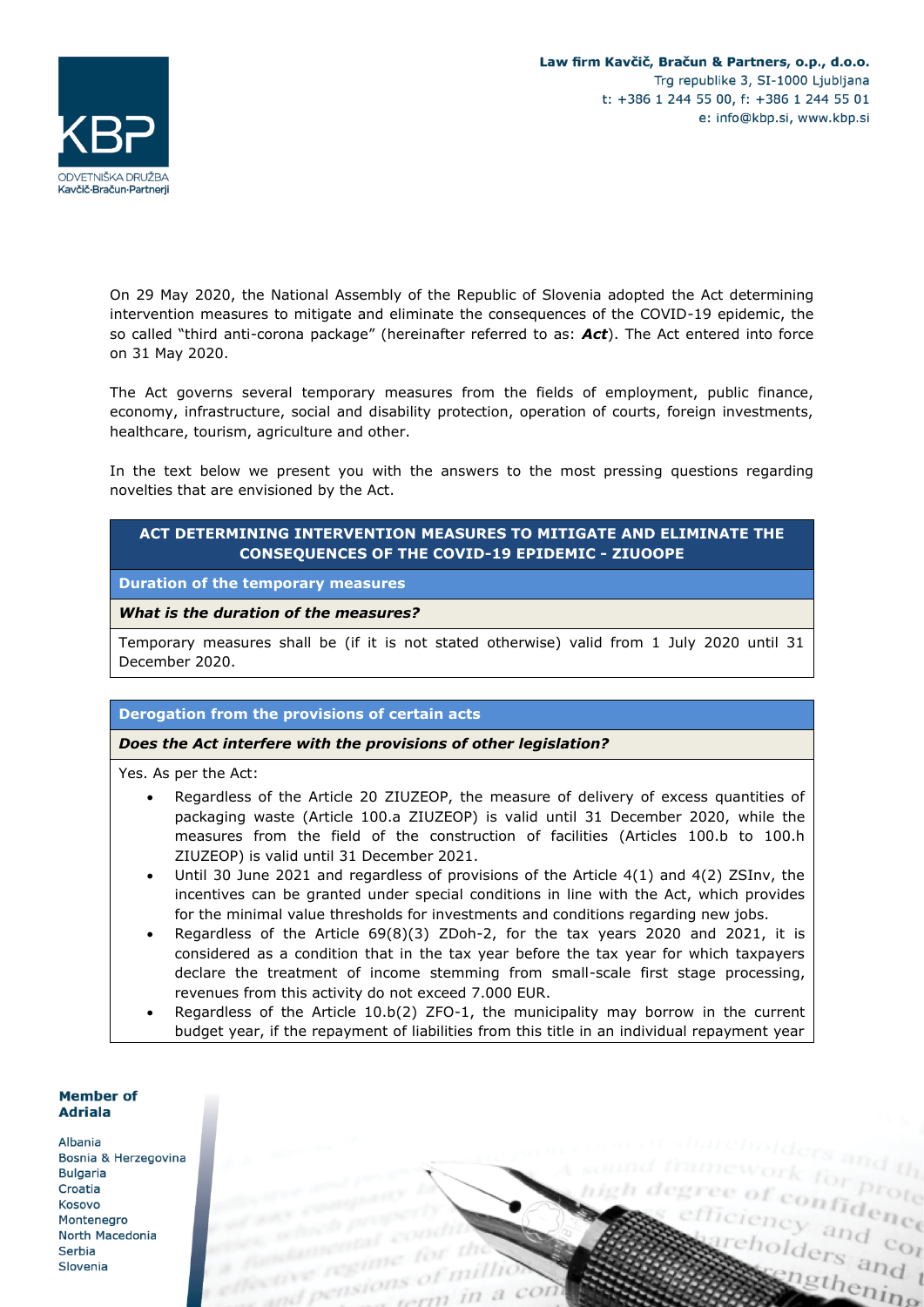



### **Derogation from the provisions of certain acts**

does not exceed 10 % of realised revenues from the balance of revenues and expenditures of the municipal budget in the year before the year of borrowing, reduced for the received donations, transfer revenues from the state budget for investments and funds received from the European Union budget, and revenues from overheads.

- Regardless of the Article 86.a ZLS and if it is not stated otherwise in the acts of associations, the association may be represented by one of the mayors of the establishing municipalities, while members of management and supervisory bodies may, along with mayors, also be other officials.
- Regardless of provisions of the ZJN-3, contracting authorities are not required to carry out a project contest in line with the provisions of chapter 5 of the ZJN-3 until 15 April 2021, if it concerns certain healthcare facilities.
- Regardless of the Article 19(1) ZNB, a quarantine measure may also be ordered in the case of certain other groups of infectious diseases as defined in the ZNB. Quarantine is ordered by the minister responsible for healthcare or a person authorised by him.
- If not stated otherwise, the above measures are envisioned to remain valid until 31 December 2020.

### **Partial subsidy of the reduction of the full-time work**

*What does this measure represent?*

Employers are given a possibility to order part-time work with simultaneous partial order on a temporary leave of an employee that is a party to a full-time employment contract, in such manner that the employer ensures that employee with work that would amount to at least a part-time.

*Can an employer claim a refund of part-time wage compensation up to full-time work for an employee to whom a part-time work is ordered, for the time when the employee is not actually working?*

Yes. An employer who as per the Act provides an employee with work for at least part-time work, can claim partial reimbursement of salary compensation (subsidy), due to the reimbursement of the paid wage compensation for the remainder of the work time up until the full-time, for which the employee is ordered to a temporary leave in the amount from 5 to 20 weekly hours.

### *Which employer is entitled to the subsidy?*

• Employer who is a legal or natural person and who was listed with the Business registry

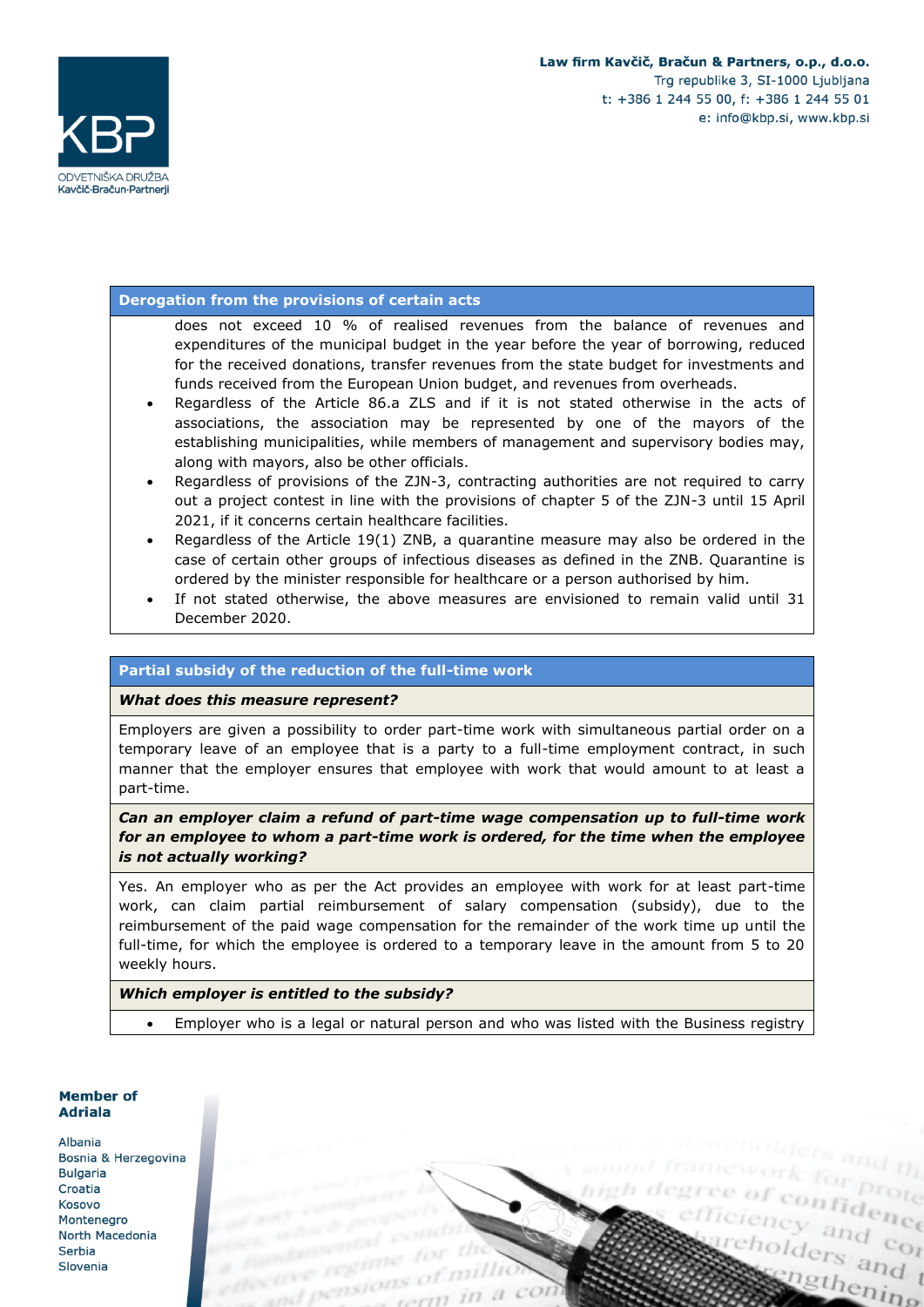cholders and t

ingthening

efficiency and contain



### **Partial subsidy of the reduction of the full-time work**

- of the Republic of Slovenia before 13 March 2020 and employs employees on the basis of full-time employment contracts, and
- as per his estimation, he cannot provide at least  $10\%$  of the employees with at least 90 % of the work, that is to say 36 hours per week.

### *Who is not entitled to the subsidy?*

Direct and indirect users of the budget of the Republic of Slovenia or of the budget of municipalities, whose share of revenues from public sources in 2019 was higher than 50%.

*Are there any restrictions regarding orders to the part-time work?* 

Yes. On the basis of the Act, it is not possible to order an employee to work part-time during the period of notice.

*What are the obligations of the employer before he adopts of a decision to order employees to a part-time work?*

Before adopting a decision to order part-time work, the employer is required to consult with the trade unions at the employer regarding the scope of part-time work, the number of employees to whom such work will be ordered and the duration of the order. If there are no trade unions at the employer, the employer is required to consult with works council. Moreover, the employer is required to obtain a written opinion by the trade union or works council. If neither trade union nor the works council is organised at the employer, the employer is required to notify the employees regarding the adoption of the decision in a manner that is usual with the employer.

*In the event of a change in the circumstances of the part-time work order (in particular the scope of part-time work, the number of employees to whom such work will be ordered and the duration of the order on which the decision was based), is a new consultation from the previous question required?*

Yes.

*For how long can an employer order part-time work to an employee who has a fulltime employment contract?*

Employer can use this measure each month from 1 June 2020 until 31 December 2020 at the latest.

*When does the employer claim a subsidy?* 

The employer claims a subsidy monthly for a prior month, until the conditions from the previous question are fulfilled, that is, if the employee is ordered a part-time work between 1 June 2020

### **Member of Adriala**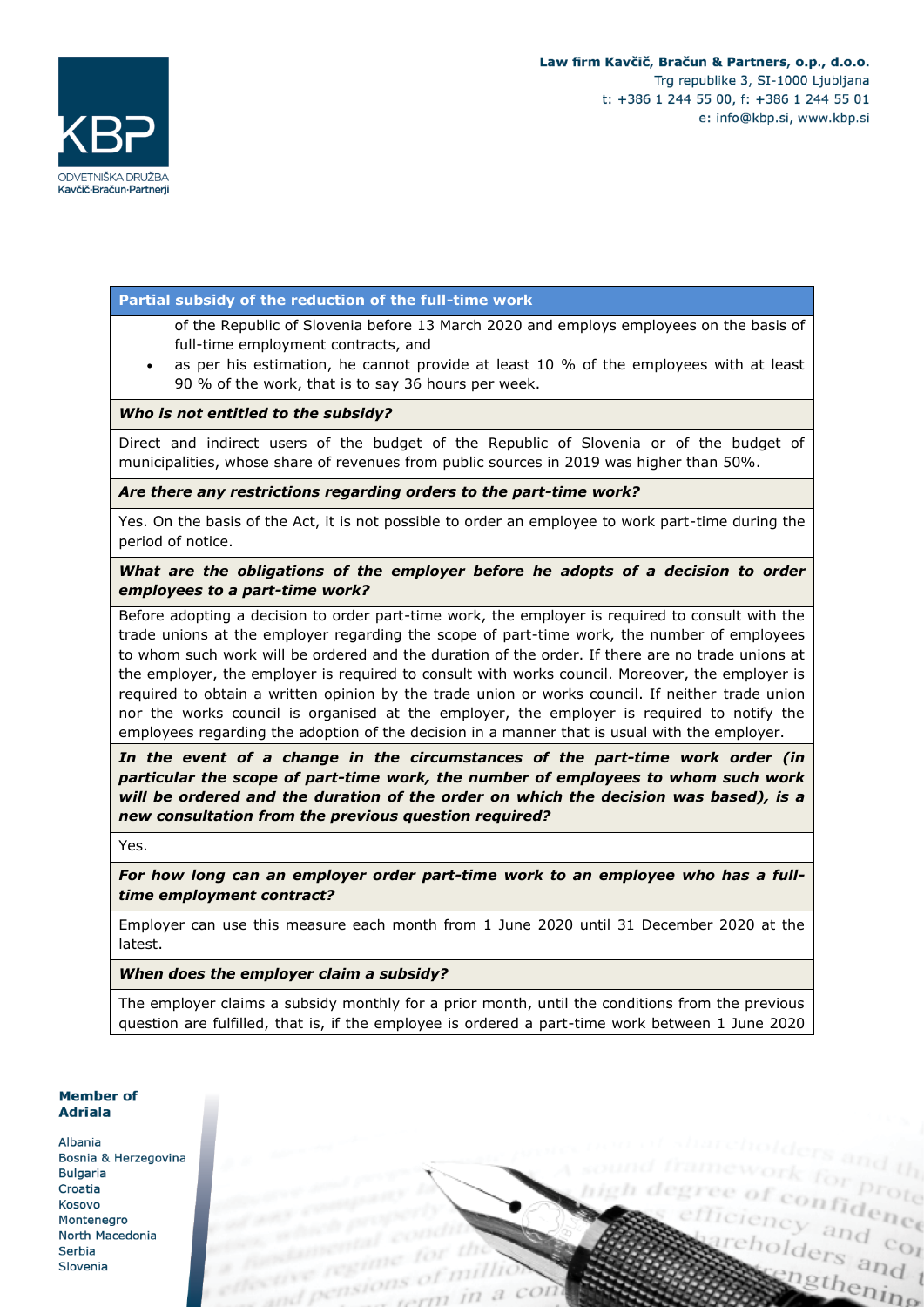ciency and control<br>eholders and control

cholders and t

ingthening



## **Partial subsidy of the reduction of the full-time work**

and 31 December 2020. The employer proves the fulfilment of the conditions with each written statement.

## *What rights and obligations does an employee, who is temporarily ordered to a parttime work, have?*

An employee who is temporarily ordered to a part-time work retains all rights and obligations from the employment relationship, as if he worked full time, except for those, that are regulated differently by the Act.

During the ordered part-time work, the employee has:

- the right to be paid for the work, while he actually works;
- for the time up until the full-time, when he does not work due to the ordered part-time work, he has the right to a wage subsidy as provided by the act regulating employment relationships for instance of temporary incapability of providing work due to business reason;
- the right to a break during working hours in proportion to the time spent at work,
- obligation to work full time as per the employer's order.

### *To what amount of wage compensation is an employee entitled when he is absent from work during temporarily ordered part-time work in cases determined by the ZDR-1?*

The employee is entitled to wage compensation in the amount as prescribed by the act, whereas the working obligation of the employee, as determined with the full-time employment contract, is considered. The basis for the amount of wage compensation is set considering the wage that the employee would receive, if he worked full time.

### *In what manner does the employer order the employee to work part-time?*

The employer orders a part-time work to the employee in writing. With the written assignment, the employer determines:

- the amount of part-time work, which may not be less than half full-time,
- the duration of part-time work,
- working time schedule or method of working time distribution,
- duration of a break during work,
- the amount of reimbursement of work-related expenses,
- the possibility and manner of urging the worker to resume full-time work, and
- the amount of wage reimbursement.

*Can the employee register in the register of jobseekers during the ordered part-time work?* 

An employee may register in the register of jobseekers during the ordered part-time work in

#### **Member of Adriala**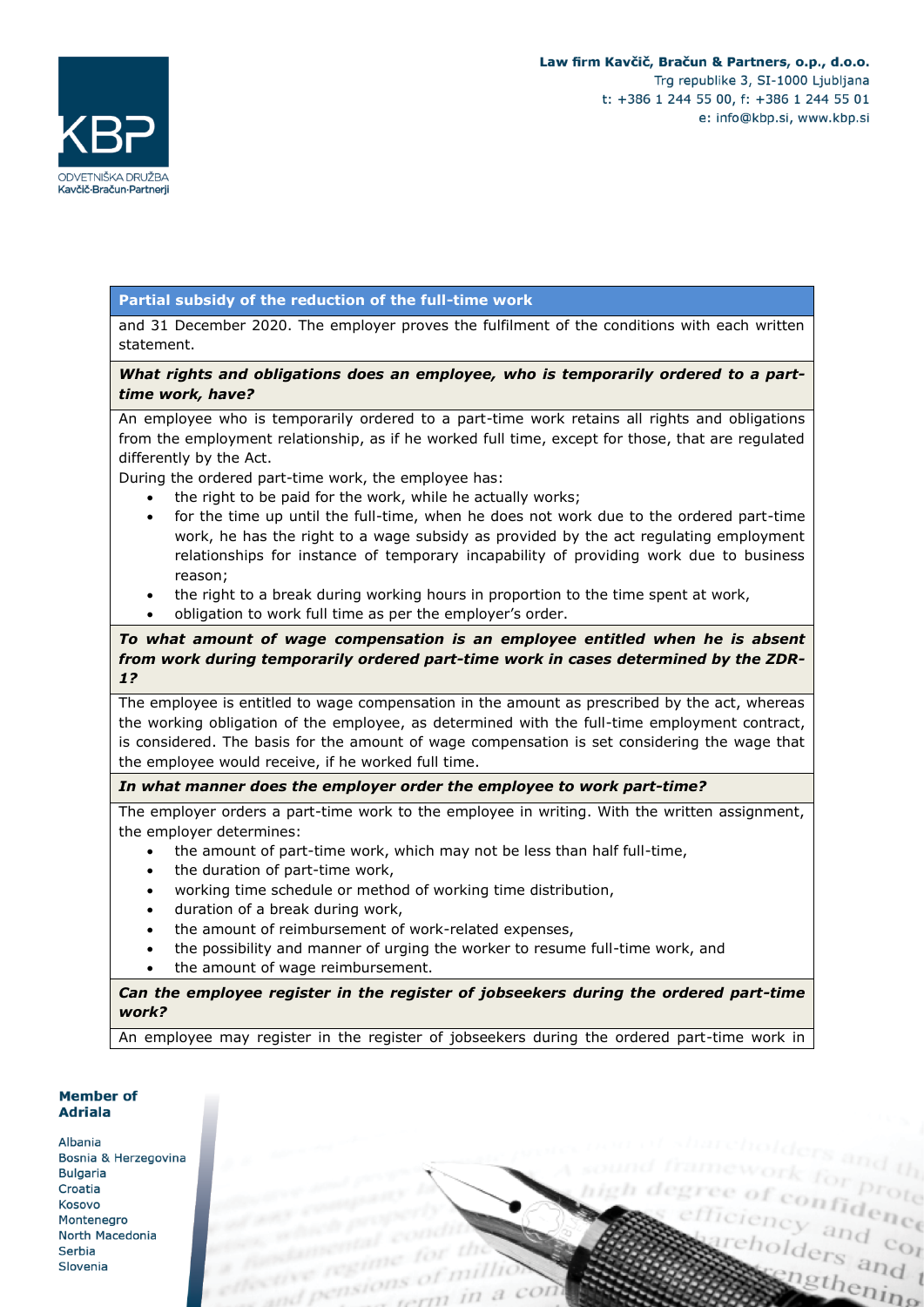

### **Partial subsidy of the reduction of the full-time work**

accordance with the provisions of the act governing the labour market and may use the measures provided by the Employment Service to the registered jobseekers.

In such event, the basis for the wage reimbursement is set in the amount of his average fulltime monthly wage from the last three months or from the period of work in the last three months before the commencement of part-time work.

*Can the employer assign to a part-time work in line with the Act an employee who is*  entitled to a part-time work and receives partial renumeration on the basis of *regulations regarding pension and disability insurance, or is entitled to a part time work on the basis of regulations regarding health insurance or parental care?*

No.

#### *In what manner can the employer claim the subsidy?*

The subsidy is granted to the employer on the basis of an application for the grant of a subsidy (application), which is submitted to the Employment Service of Slovenia (the Employment Service) together with evidence of meeting the conditions no later than 15 days after the reduction of part-time work.

The employer shall attach to the application:

- evidence of meeting the conditions referred to in the first paragraph of Article 12 of the Act,
- a signed statement by which it undertakes not to violate the prohibition of dismissal from the second paragraph of Article 18 of the Act during the period of receiving the subsidy and for one month after this period,
- consent to the publication of data referred to in Article 20 of the Act.

The Employment Service of Slovenia shall decide on the application by a decision within 15 days of receiving the application. There is no appeal against the decision, however an administrative dispute is possible.

*What about employers who have not been granted a subsidy or have not applied for it? Are they nevertheless entitled to implement the measure of ordering part-time work on the basis of the Act?*

Yes. In particular, they are entitled to implement the measure for the duration of the validity of the Act.

*How does the employer proceed after the issuance of the above-mentioned decision by the Employment Service of Slovenia?*

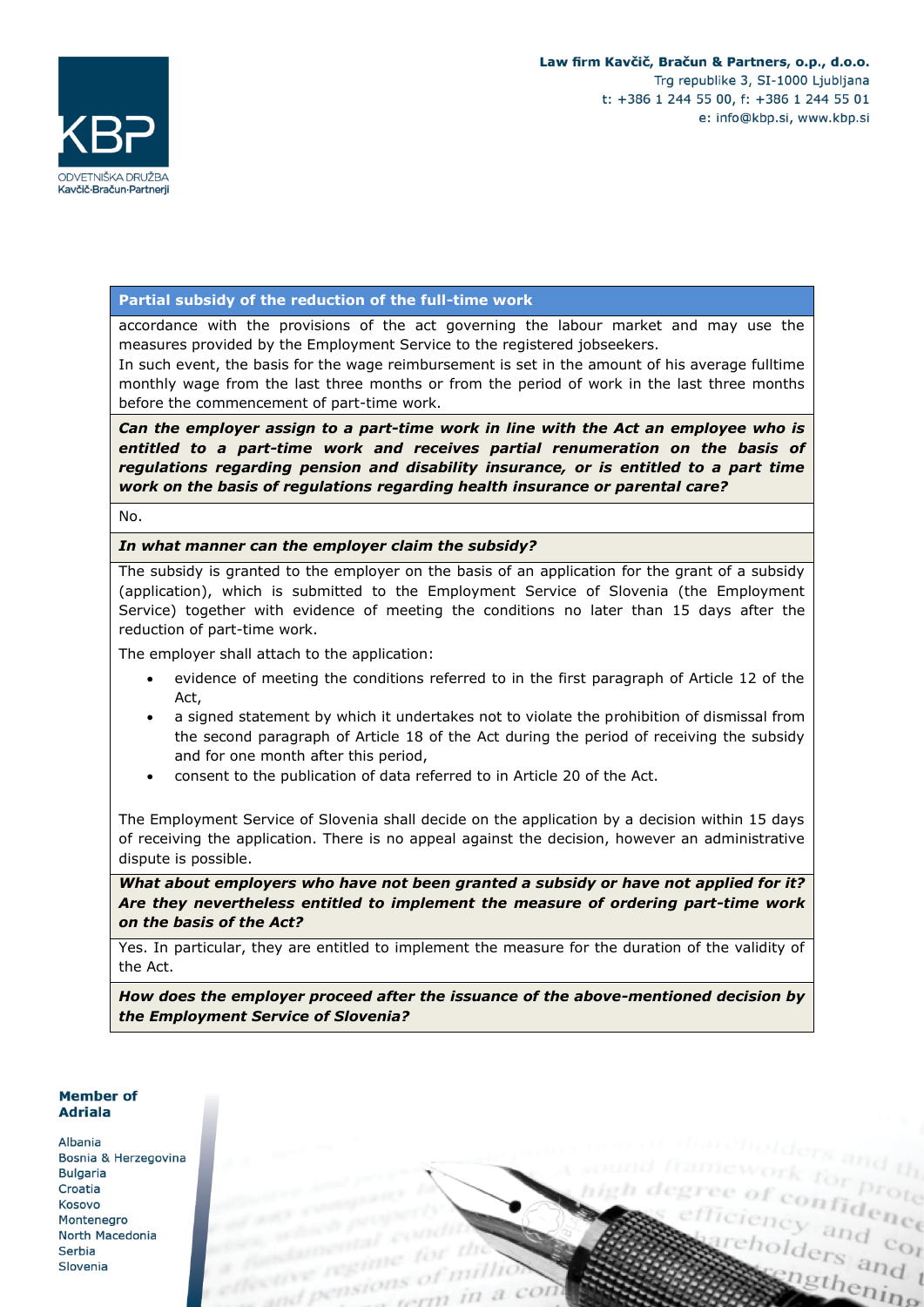

eholders and t

ingthening

efficiency and contact



### **Partial subsidy of the reduction of the full-time work**

Based on the decision, the employer concludes a subsidy contract with the Employment Service of Slovenia in which the mutual relations, obligations and responsibilities of the contracting parties are determined.

#### *What must the subsidy contract contain?*

The contract must contain, in particular, the subject matter, amount and method of payment of the subsidy, conditions and method of refund of the subsidy, time of receipt of the subsidy, monitoring, reporting, sanctions for infringements and supervision of the implementation.

#### *What is the amount of the subsidy?*

- 448 EUR monthly per employee while providing part-time work in the amount of 20 to 24 hours per week,
- 336 EUR monthly per employee while providing part-time work in the amount of 25 to 29 hours per week,
- 224 EUR monthly per employee while providing part-time work in the amount of 30 to 34 hours per week,
- 112 EUR monthly per employee while providing part-time work in the amount of 35 hours per week.

*What is the amount of the subsidy if the employee is absent from temporarily ordered part-time work in cases specified in the ZDR-1?*

The subsidy is reduced proportionately for the period of absence from work.

*How and when is the subsidy paid to the employer?*

The subsidy is paid to the employer on a monthly basis, in the proportionate share or in full, no later than 30 days after the signing of the subsidy contract.

#### *What are the obligations of the employer during the period of receiving the subsidy?*

During the period of receiving the subsidy, the employer must regularly pay part-time employees wage and wage compensation in proportion to the ordered share of work or partial temporary lay-off.

#### *What are the other restrictions for the employer?*

The employer shall not:

• during the period of receiving the subsidy and for a month thereafter, initiate the procedure for termination of the employment contract for economic reasons for parttime employees, or terminate the employment contracts of a large number of employees

# **Member of Adriala**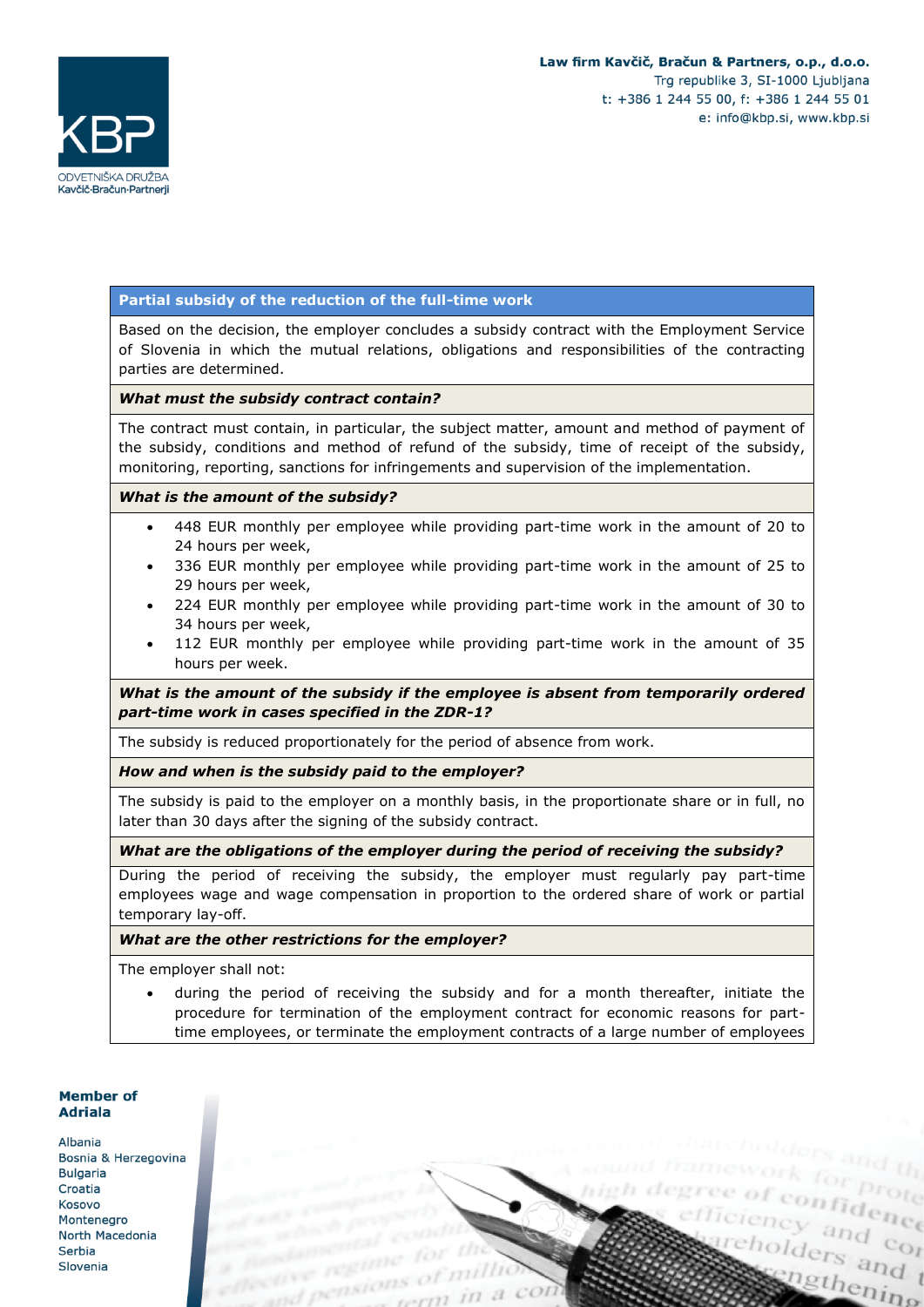cholders and t

ingthening

gree of confidence



### **Partial subsidy of the reduction of the full-time work**

for economic reasons, unless the redundancy program was adopted before 13 March 2020 and the employer did not claim a subsidy for these workers under the Act or ZIUZEOP (violation of the prohibition of dismissal) and

• during the period of receiving the subsidy order overtime work, unevenly distribute or temporarily redeploy working hours, if this work can be done by employees who are ordered to work part-time.

### Is the employer obliged to keep records of the use of working time for a part-time *employee?*

Yes. The employer is obliged to keep records of the use of working time in such a way that it contains the actual time of arrival and leaving from work.

*When shall the employer inform the Employment Service of Slovenia that it has ordered the employee to work part-time?*

No later than 3 working days from the day of the order.

*What happens if the employer fails to meet its obligations?*

The received funds must be repaid in full, together with statutory default interest.

*What about the return of funds if the employer initiates liquidation proceedings under the act governing companies?*

An employer who receives or has received funds on the basis of the Act has to return the received funds with statutory default interest if he initiates liquidation proceedings under the act governing companies, during the period:

- of receiving funds and
- after the cessation of receipt of funds, which is equal to the period of receiving funds.

*In which other cases must the employer return the received funds?*

An employer who has received a subsidy on the basis of the Act must inform Financial Administration (FURS), in the event that since the entry into force of the Act a profit has been paid, purchase of its own shares has been made, rewards to management or part of salaries for business performance paid to management were paid in 2020 or for 2020. The received funds must be returned after service of the administrative decision, together with statutory default interest, which run from the date of receipt of the subsidy until the date of the refund.

*Who controls the allocation of subsidies?*

The Employment Service supervises the allocation and payment of subsidies.

# **Member of Adriala**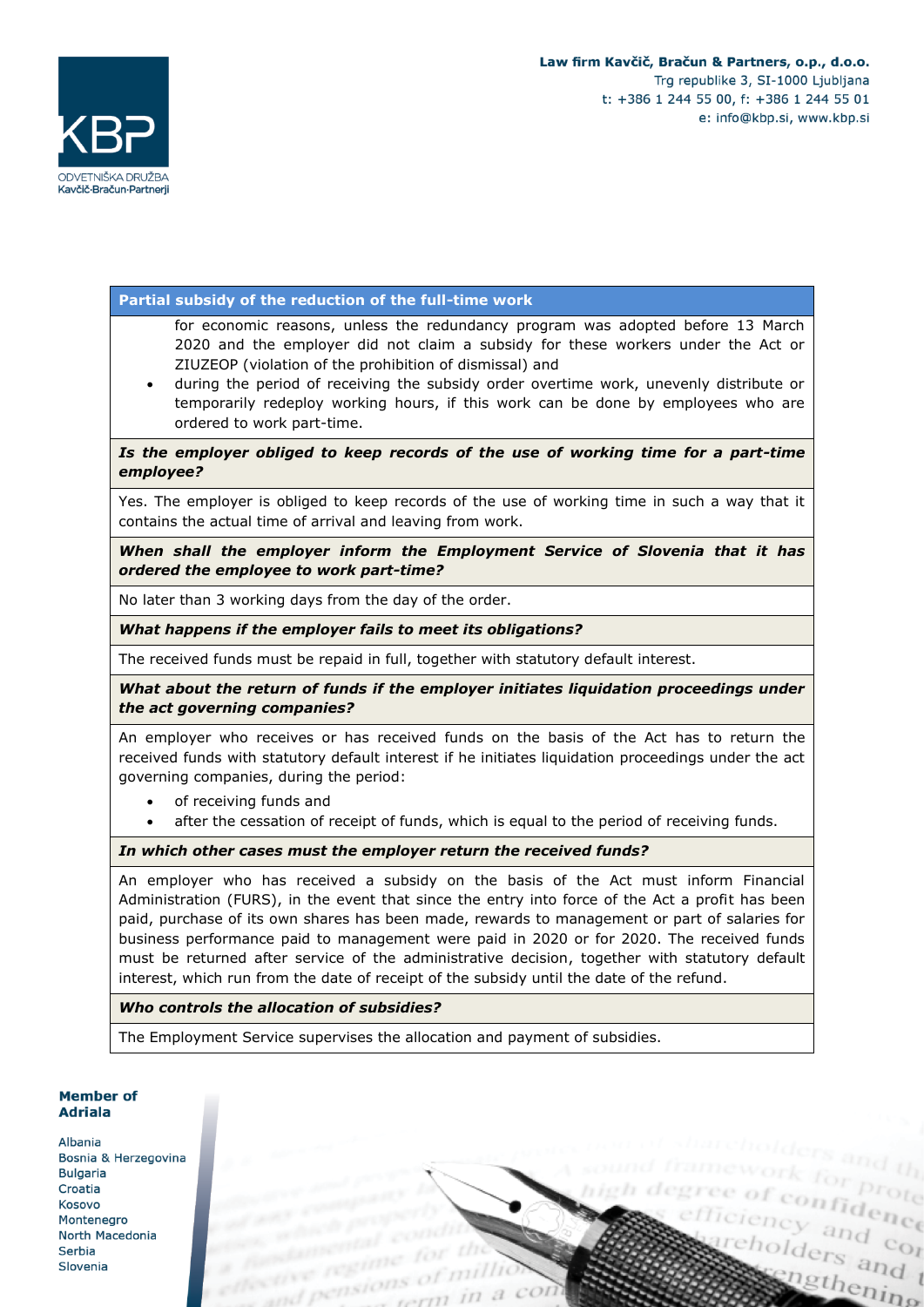

### **Partial subsidy of the reduction of the full-time work**

*For the purposes of granting subsidies and exercising supervision, the Employment Service has the right to obtain free of charge data on employees for whom the employer receives a subsidy. What is this data and how does the Employment Service handle it?*

The Employment Service may obtain a personal name, a unique personal identification number, insurance basis, actual and full time and paid salaries and paid social security contributions, from the existing personal databases and from the employer records of the use of working time.

Data obtained by the Employment Service on the basis of the Act may not be sent to third parties but shall be kept for ten years after their acquisition, except in an anonymised form for research purposes.

### *Is the information regarding the list of subsidy recipients and the amount of received subsidies of a public nature?*

The list of subsidy recipients and information on the amount of received subsidies represent information of a public nature which is publicly published on the Employment Service website.

#### *Who inspects the implementation of the partial subsidy?*

Labour Inspectorate of the Republic of Slovenia in accordance with the regulations governing inspection supervision.

#### *Is granting of the subsidy compatible with other measures intended to safeguard jobs?*

The subsidy may also be combined with other measures to safeguard jobs, provided that the combined support does not lead to overcompensation for the wage costs of an individual employee.

#### *What fines does the Act provide for?*

- A fine of 10.000 EUR to 50.000 EUR shall be imposed on an employer who receives a subsidy and:
	- violates the prohibition of dismissal of the employees under the Article  $18$  (2) of the Act,
	- during the period of receiving the subsidy, orders overtime work, unequally distributes or temporarily redeploys working hours, if this work can be performed with employees who are ordered to work part-time.
- A fine of 1.500 EUR to 8.000 EUR shall be imposed on an employer who receives a subsidy and employs ten or fewer employees if it commits an offense referred to in the preceding bullet point.

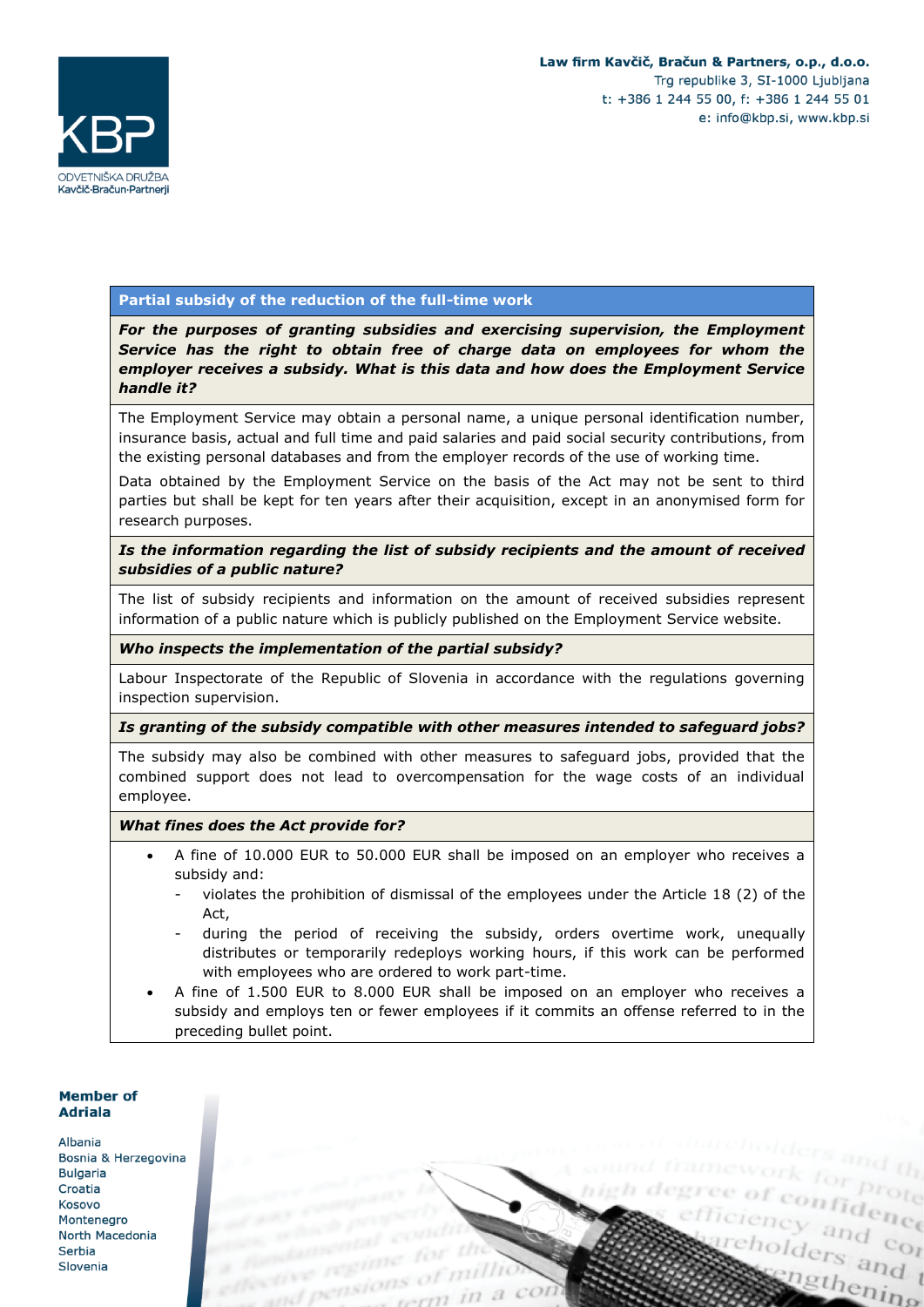cholders and t

ingthening

gree of confidence



### **Partial subsidy of the reduction of the full-time work**

- A fine of 450 EUR to 2.000 EUR shall be imposed on the responsible person of the employer receiving the subsidy if it commits an offense referred to in the first bullet point.
- A fine of 450 EUR to 1.200 EUR shall be imposed on a single employer receiving a subsidy if it commits an offense referred to in the first bullet point.

### **Reimbursement of wage compensation paid to employees who were temporarily laidoff**

*Who can exercise the right to a measure of partial reimbursement of wage compensation paid to employees who were temporarily laid-off?*

Any employer in the Republic of Slovenia who is temporarily unable to provide work to employees due to the consequences of the epidemic, except:

- direct or indirect user of the budget of the Republic of Slovenia or the budget of a municipality, whose share of revenues from public resources in 2019 was higher than 70%,
- an employer who performs financial or insurance activity, which belongs to group K according to the standard classification of activities, and has more than ten employees on 13 March 2020,
- foreign diplomatic missions and consulates, international organizations, missions of international organizations and institutions, bodies and agencies of the European Union in the Republic of Slovenia.

*Which employers are eligible for reimbursement of the paid wage compensations?*

Entitled to the reimbursement of the paid wage compensations are employers, whose revenue in 2020 will be reduced for more than 10 % in comparison to 2019 because of the epidemic (by their estimation).

Employers who have suffered more than a 10 % decrease in an average monthly revenue in 2020 compared to an average monthly revenue in 2019 are also entitled to the aid, if they did not operate in the entire year 2019 and/or 2020.

Eligible to the aid are also employers who did not operate in 2019 at all and whose average monthly revenue in 2020 will decrease by more than 10 % due to the epidemic compared to the average monthly revenue in 2020 until 12 March 2020.

If these conditions are not met when submitting the annual reports for 2020, the beneficiary will have to return the received funds under the measure.

### **Member of Adriala**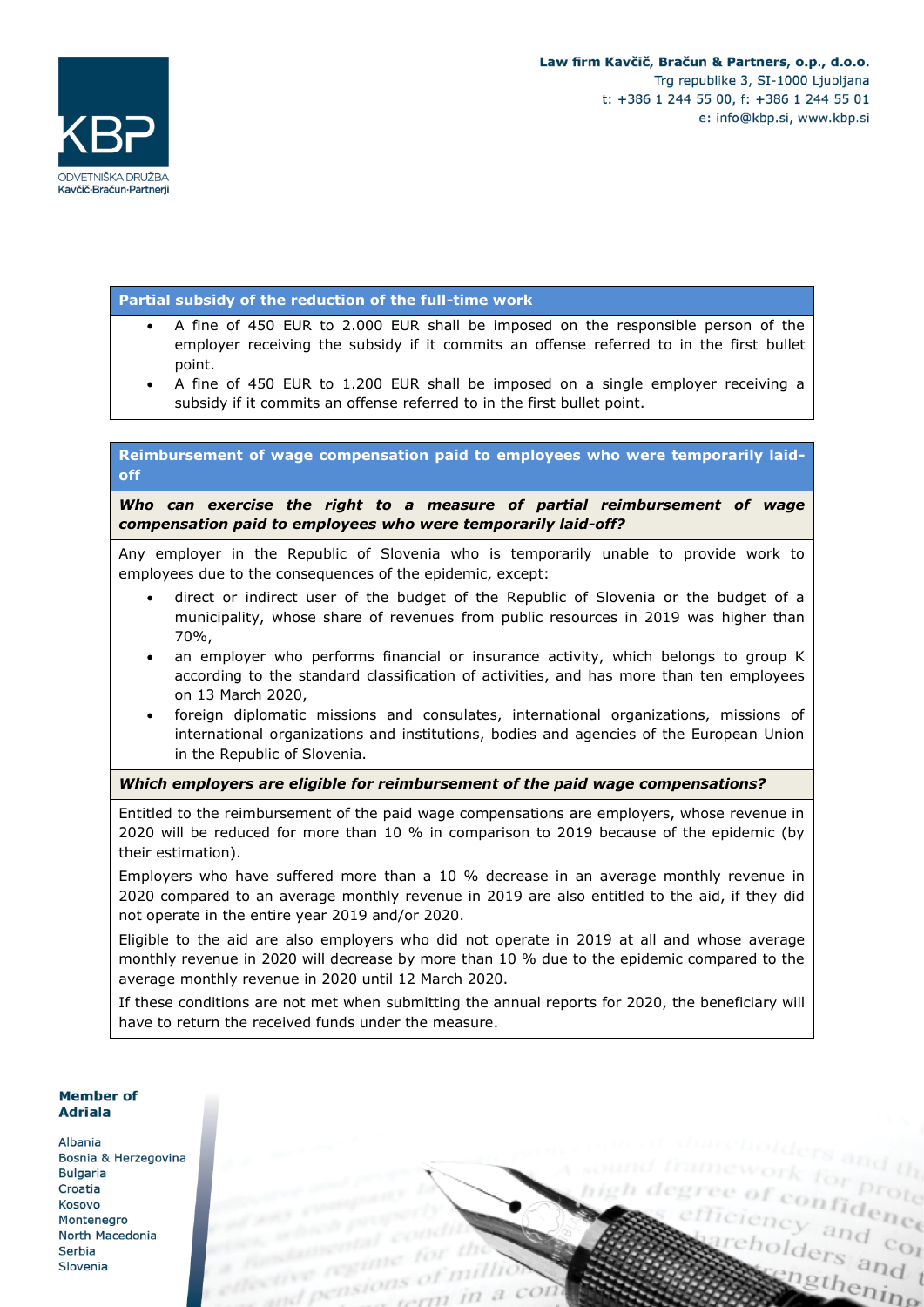enfidence

cholders and t

ingthening



### **Reimbursement of wage compensation paid to employees who were temporarily laidoff**

*What about the employers who do not qualify for the aid? Can they still be eligible for it?*

No, unless they have a humanitarian status under the ZHO or a disability organisation status under the ZInvO.

*Until when (for how long) can an employer assign an employee to a temporary lay-off pursuant to the Act?*

The eligible employer may assign an individual employee to a temporary lay-off until 30 June 2020 at the latest.

*How does the employer refer an employee to a temporary lay-off?*

The employer refers the employee to a temporary lay-off in writing. The written referral shall specify the period of the temporary lay-off, the possibilities and manner of urging the employee to return to work early, and the amount of wage compensation.

*For up to how many days can the employer request that the temporarily laid-off employee returns to work?*

During the temporary laid-off period the employee has a duty to return to work at the request of the employer for up to seven (7) working days in the current month. The employer must inform the Employment Service of Slovenia in advance about its intention of temporarily laying-off employees.

# *To what amount of wage compensation is the employee entitled while being temporarily laid-off?*

Amount of compensation is equal to the amount envisioned for the instances of a temporary inability to provide work for business reason (i.e. 80% of the basis). Compensation must not be lower than the minimum wage in the Republic of Slovenia.

Unless otherwise provided by the Act, this amount of wage compensation applies to temporary laid-off employees, regardless of the provisions of the ZDR-1.

*How is the wage compensation determined in a case when the employee is working part-time pursuant to the Act and is also referred to a temporary lay-off?*

If the employee's wage has been reduced due to the reduction of the full-time work, the wage or the wage basis in the last three months before the reduction of the full-time work shall be taken into account to determine the basis for compensation for temporary lay-off period.

### Member of **Adriala**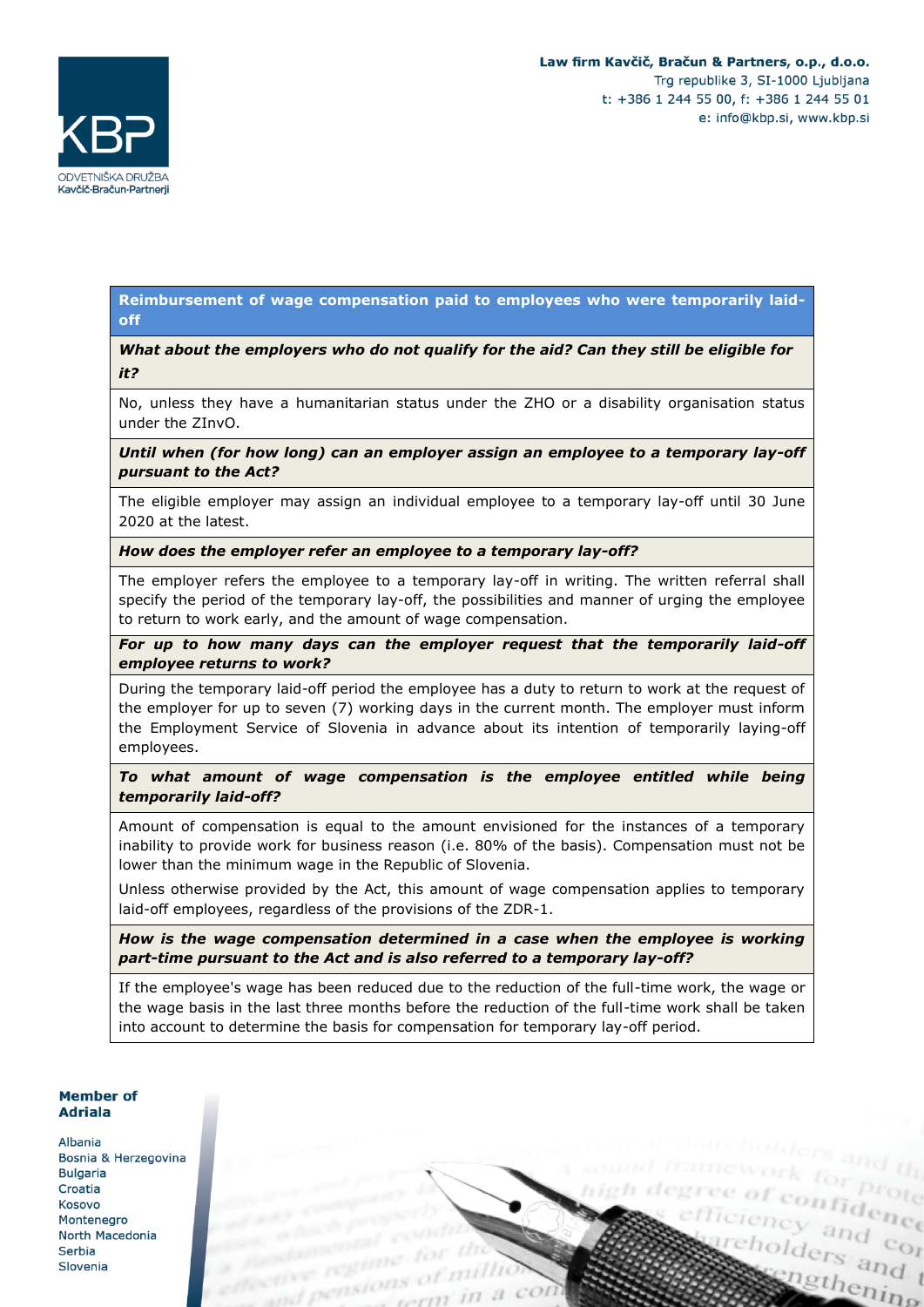ciency and control<br>eholders and control

cholders and t

ingthening



### **Reimbursement of wage compensation paid to employees who were temporarily laidoff**

*To what amount of wage compensation is an employee, who uses the right to annual leave during the temporary laid-off period, entitled?*

If an employee, in agreement with the employer, uses the right to annual leave during the temporary laid-off period, he/she has the right to a wage compensation for the time of using the annual leave in accordance with the act governing employment relationships.

*What is the amount of wage compensation if while being referred to a temporary layoff, the employee is entitled to absence from work or is entitled to part-time work?*

If an employee is entitled to being absent from work when being assigned to a temporary lay-off or if he/she (during the temporary laid-off period) acquires a right to absence from work under the regulations on health insurance or parental care and acquires a right to appropriate wage compensation or the payment of contributions, wage compensation for the temporarily laid-off employees shall not be paid during this period.

If, when being assigned to a temporary-lay off or during the temporary laid-off period, an employee is entitled to part-time work and receives partial compensation under the pension and disability insurance regulations or is entitled to part-time work under the health care insurance or parental care regulations, the wage compensation to which the temporarily laid-off employee is entitled is paid in proportion to that time, and the employee retains the right to the payment of social security contributions under these regulations as if he/she was working.

*What is the amount of partial reimbursement of wage compensation to employers for temporarily laid-off employees?*

The amount of partial reimbursement of the paid wage compensation by the Republic of Slovenia amounts to 80 % of wage compensation and is limited by the amount of the maximum amount of the unemployment benefit specified in the law governing the labour market. 80 % of the wage compensation covered by the Republic of Slovenia includes wage compensation and all social security contributions.

The amount of partial reimbursement of the wage compensation paid by the Republic of Slovenia may not exceed 80 % of the value of paid wage compensation. The employer shall cover the remaining amount of reimbursement of up to 20 % of wage compensation and contributions.

An employer who is a direct or indirect user of the budget of the Republic of Slovenia or the budget of the municipality and whose share of revenues from public sources was lower than 70 % in 2019, may claim the reimbursement of wage compensation only in the amount equal to the share of its revenues from non-public sources.

#### Member of **Adriala**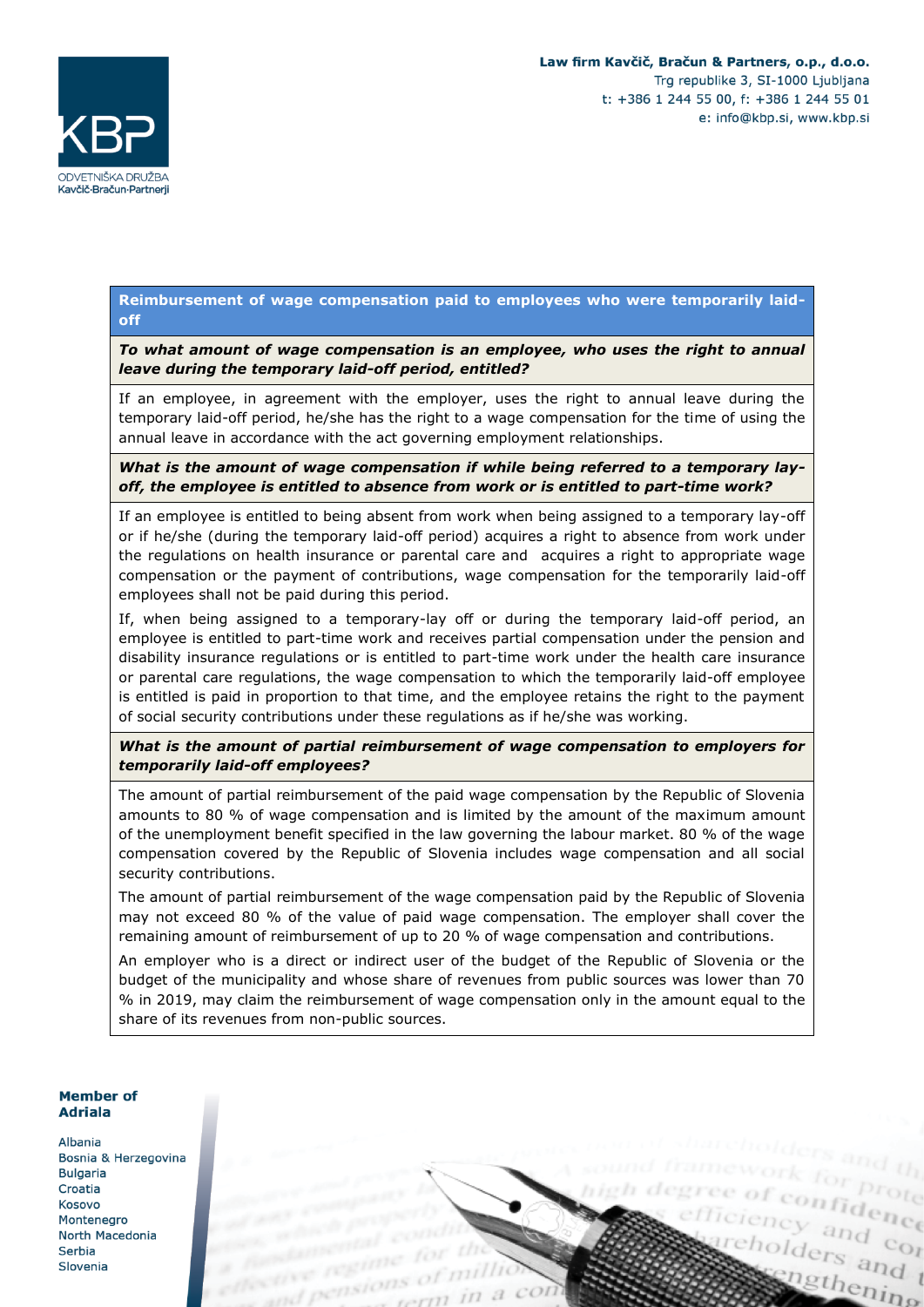

### **Reimbursement of wage compensation paid to employees who were temporarily laidoff**

*How does the employer exercise the right to reimbursement of paid wage compensations under the Act?*

The employer exercises the right to reimbursement of paid wage compensations under the Act by submitting an application in electronic form to the Employment Service of Slovenia within eight days of assigning employees to a temporary lay-off, but no later than 30 June 2020.

The application shall be accompanied by an estimate of the decline in revenue, for the correctness of which the employer is criminally and materially liable, and evidence of assigning employees to a temporary lay-off due to temporary inability to provide work for business reasons.

An employer whose employment is directly or indirectly co-financed from the budget of the Republic of Slovenia through special programs and can claim reimbursement of wage compensation only in the amount of the difference between full co-financing and other subsidy, states in the application the share of financing from the budget of the Republic of Slovenia in 2019.

*Who decides on the application by which the employer exercises the right to reimbursement of paid wage compensations?*

The Employment Service of Slovenia decides on the application within 15 days.

*When is an employer not entitled to the reimbursement of paid wage compensations?*

The right to reimbursement of paid wage compensations cannot be exercised by the employer who:

- fails to meet mandatory duties and other monetary non-tax liabilities in accordance with the law governing the financial administration, collected by the FURS (Financial Administration), if it has unpaid due liabilities on the day of submitting the application. An employer shall be deemed not to have fulfilled these obligations also if it had not submitted all withholding tax returns on the date of submission of the application for the period of the last five years up to the date of submission of the application;
- if bankruptcy proceedings have been instituted against it.

*When is an employer reimbursed for paid wage compensations?*

Partial reimbursement of wage compensation, except for employees for whom the payment of wage compensation is not borne by the employer, is paid to the employer monthly, in proportion or in full, on the tenth day of the month following the month of payment of wage compensation

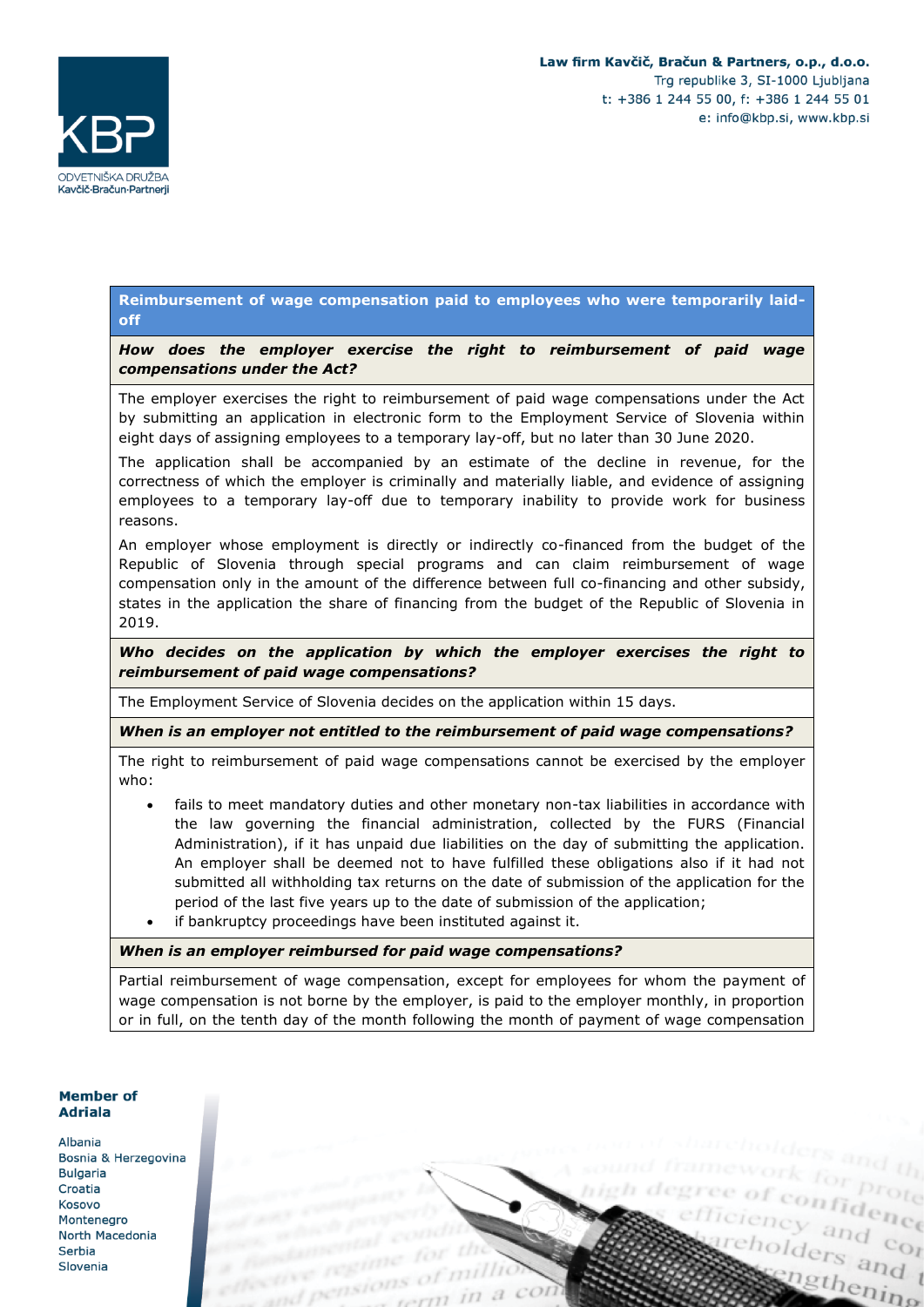ency and control

cholders and t

ngthening



### **Reimbursement of wage compensation paid to employees who were temporarily laidoff**

under the Act.

### *Who controls the allocation and payment of wage compensations?*

The Employment Service of Slovenia. An employer claiming the reimbursement of wage compensation must enable the Employment Service of Slovenia to exercise administrative and financial control over the fulfilment of contractual obligations.

#### *Can the employer assign overtime work during the temporary laid-off period?*

During the temporary laid-off period, the employer may not assign overtime work if such work can be done with temporarily laid-off employees.

### *In which cases must the employer return the received funds?*

An employer who receives or has received funds in accordance with the Act must return the received funds in full if:

- during the period of receiving the reimbursements of paid wage compensations, does not pay wage compensations to employees;
- assign overtime work during the period of receiving wage compensation, although this work could be done with temporarily laid-off employees;
- it requests the employees to return to work and does not inform the Employment Service of Slovenia in advance;
- if it initiates liquidation proceedings under the law governing companies during the period:
	- of receiving funds and
	- after the cessation of receipt of funds, which is equal to the period of receiving funds.

### *Who carries out the inspection of the temporary lay-off measure?*

The Labour Inspectorate of the Republic of Slovenia in accordance with the regulations governing inspection supervision.

*Can the measure of partial reimbursement of wage compensation for temporarily laidoff employees be combined with other measures to support the retention of workplaces?*

Yes, provided that the combined support does not result in overcompensation for the wage costs of an individual employee.

### **Member of Adriala**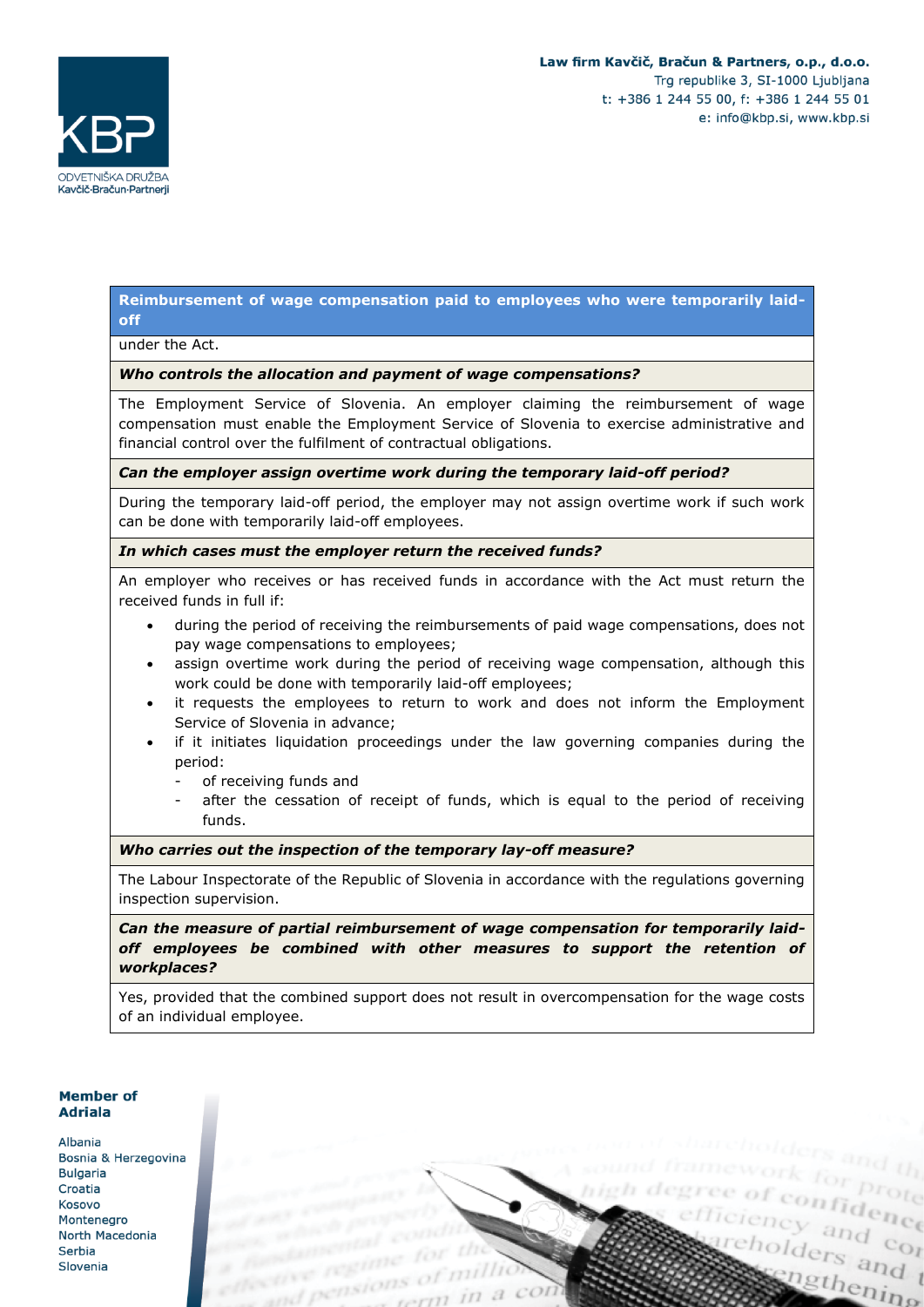

### **Reimbursement of wage compensation paid to employees who were temporarily laidoff**

### *In which cases (and to what extent) can an employer be penalized?*

- A fine of 3.000 EUR to 20.000 EUR is imposed on an employer who:
	- does not allow for administrative and financial control;
	- pays wage compensations in contravention of this Act;
	- during the period of receiving a partial reimbursement of wage compensations, assigns the employees to work overtime or fails to notify the Employment Service of Slovenia in the event that the employee is requested to return to work.
- A fine of 1.500 EUR to 8.000 EUR is imposed on an employer who employs ten or fewer employees if it commits an offense referred to in the first bullet point.
- A fine of EUR 450 to EUR 2,000 shall be imposed on the responsible person of the employer if he/she commits an offense referred to in the first bullet point.
- A fine of EUR 450 to EUR 1,200 is imposed on an individual employer if it commits an offense referred to in the first bullet point.

#### **Economic promotion and infrastructure measures**

#### *Which kind of financial incentives can be granted under the Act?*

The Act provides for financial incentives in the form of grants and return funding for:

- ensuring the current operations and liquidity of companies and adequate security or safe operations of companies in order to prevent the spread of COVID-19;
- co-financing the loss of income in tourism and catering (food service activities);
- providing support to manufacturing in border problem areas;
- ensuring the digitalisation and digital transformation of companies;
- development projects in progress or with the potential for early start-up.

The beneficiary of the financial incentives referred to in the previous paragraph is a micro, small and medium-sized enterprise (in accordance with Commission Regulation (EU) No. 651/2014) and a large enterprise facing the negative consequences of the COVID-19 epidemic.

On the date of submission of the application, the beneficiary shall meet all the conditions set out in the Communication from the Commission – Temporary Framework for State aid measures to support the economy in the current COVID-19 outbreak (OJ C NO. 91 I, 20. 3. 2020), and also the following conditions:

- that the beneficiary has its registered office or address in the Republic of Slovenia;
- that the beneficiary has paid due liabilities from mandatory duties and other monetary non-tax liabilities on the day of submitting the application. The beneficiary shall be

#### **Member of Adriala** Albania Bosnia & Herzegovina **Bulgaria** ee of confidence Croatia enfidence Kosovo Montenegro cholders and t North Macedonia Serbia Slovenia ingthening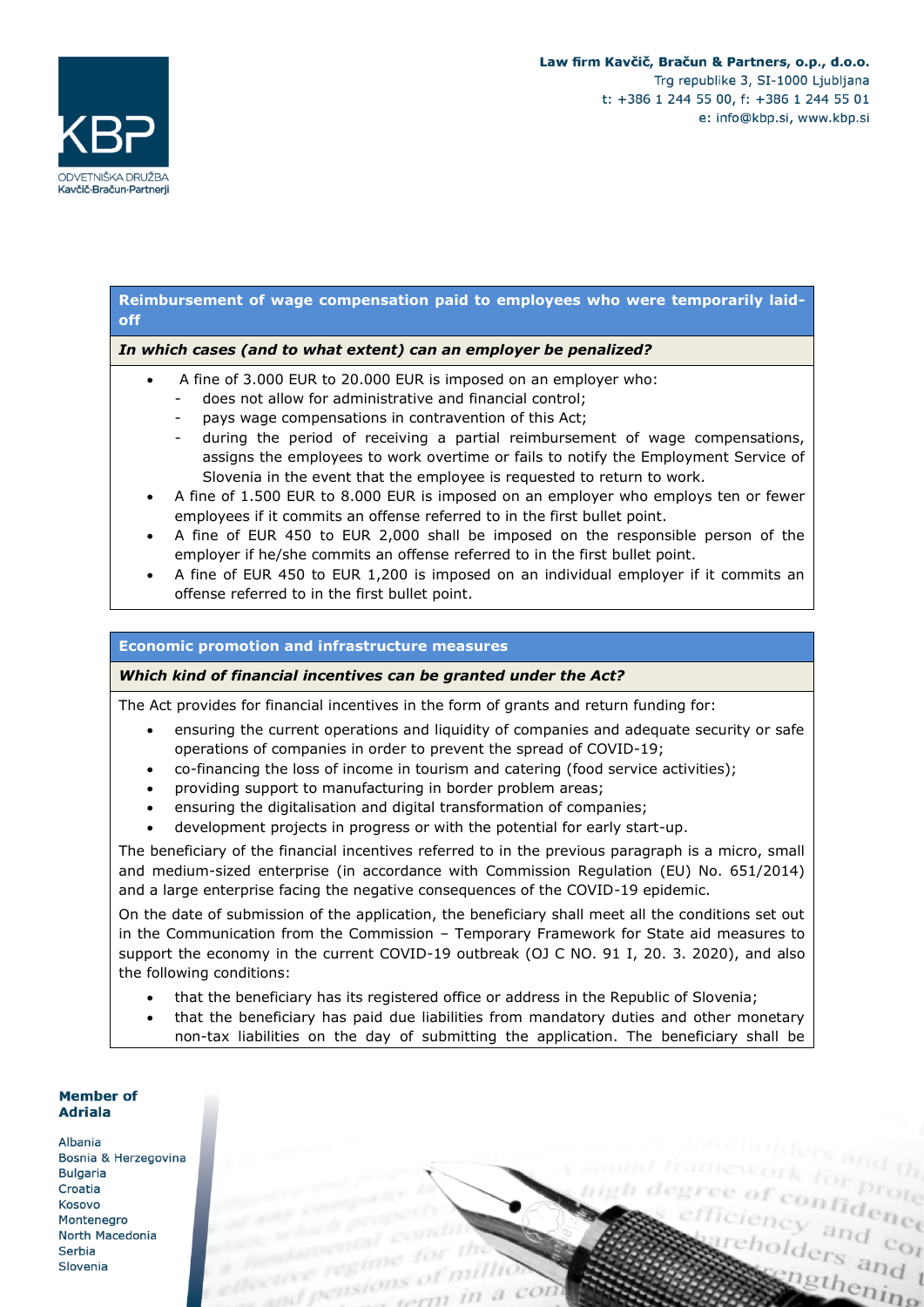

### **Economic promotion and infrastructure measures**

deemed not to have fulfilled this condition if, on the day of the submission of the application, he has not submitted all tax declarations which has to be submitted in accordance with the law governing the tax procedure.

Incentives will be granted on the basis of a public tender, public call and direct confirmation of the operation, or in accordance with the ZJF or ZPOP-1.

#### *How is the liquidity for companies provided through public funds?*

Public funds can receive dedicated property and use it for liquidity for companies. In the event that the public fund for the promotion of entrepreneurship and the public fund for the promotion of regional development, receive from the founder dedicated property for the implementation of financial products, the dedicated property of the public fund can be reduced to the statutory defined minimum.

### *What are the measures in the field of public procurement?*

Notwithstanding the provisions of the ZJN-3, the public purchaser is allowed to use the small value procurement procedure until 15.4.2021, for which notifications in connection with the public procurement of goods and services do not need to be sent to the Publications Office of the European Union, and in the public procurement of construction, if the value of the public contract is lower than 1.000.000 EUR. This means a derogation from the provisions of the ZJN-3 - an increase in the amount of the estimated value for public procurement of works, up to which it is allowed to use the procedure of low value procurement in the general field.

Notwithstanding the provisions of the ZJN-3, a "correction mechanism" is allowed until 15.4.2021 even if the economic operator does not fulfil mandatory duties and other monetary non-tax liabilities, if the value of these unpaid overdue liabilities on the day of submission of the bid or application or verification is 50 EUR or more or if on the day of submission of the offer or application or verification, this entity has not submitted all tax declarations for the income from employment for the last 5 years (and until the date of submission of the offer or application). In this case, the public purchaser shall lay down a time limit of up to 30 days within which the economic operator must fulfil these obligations.

#### *What are the measures in the field of infrastructure?*

In order to maintain the operation of economic entities in the field of passenger or goods transport by road, the Republic of Slovenia and SID Bank shall agree on the financial engineering instrument referred to in the fifth paragraph of the Article 106.f ZJF.

*Does the Act provide also for any other temporary measures?*

### Member of **Adriala**

Albania Bosnia & Herzegovina **Bulgaria** Croatia Kosovo Montenegro North Macedonia Serbia Slovenia

ree of confidence gree of confidence cholders and t ingthening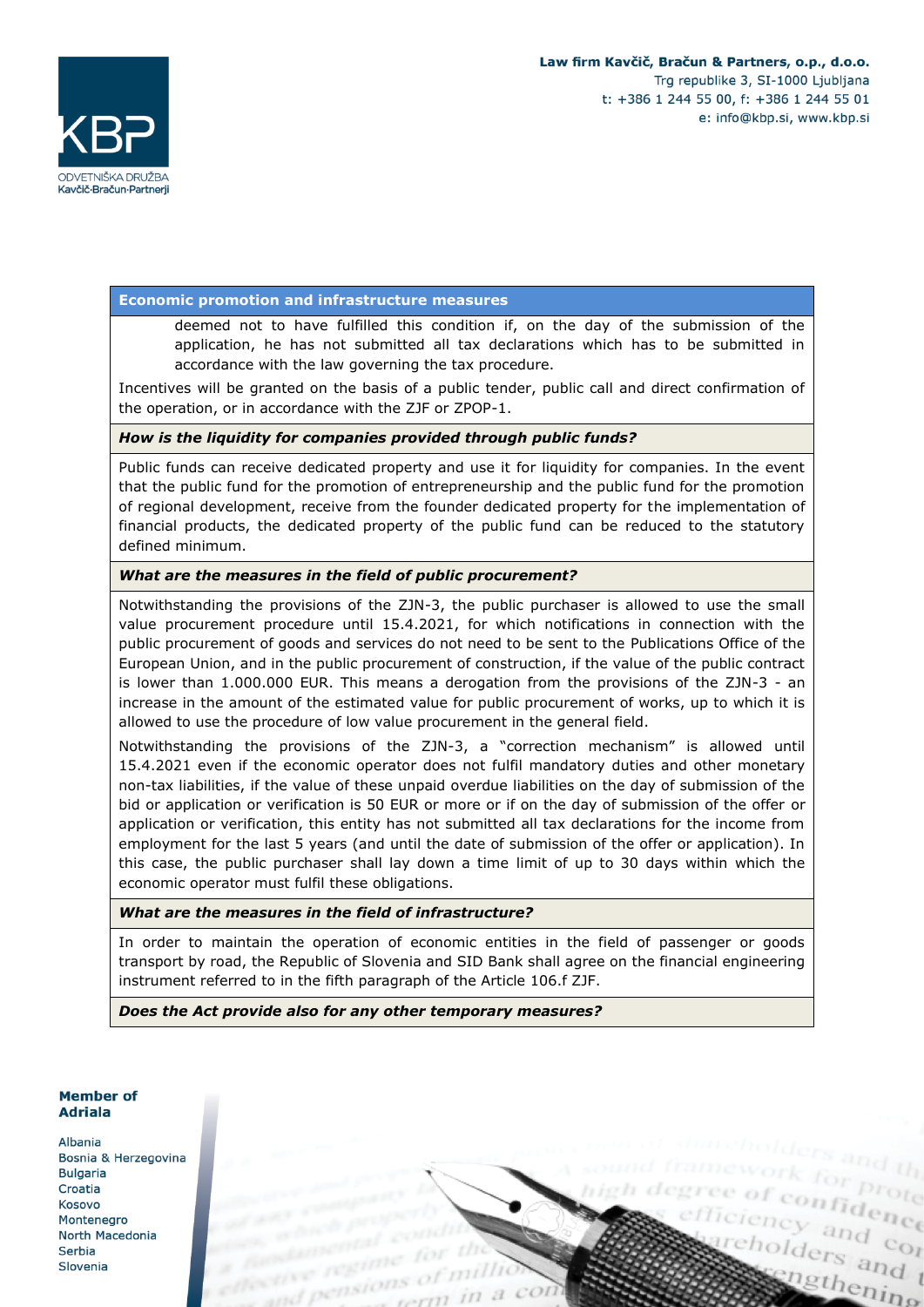

#### **Economic promotion and infrastructure measures**

Yes.

The Act also provides for financial assistance to operators of cableway installations, namely the recognition of a proportionate share of costs to operators of cableway installations and ski resorts (but cableway installations which costs will be reimbursed under the Article 94 ZIUZEOP are not eligible).

In addition, the Act provides for assistance to public transport operators, namely the extension of validity of contracts for special regular services. Notwithstanding the provisions of the ZJN-3, valid (framework) agreements may be extended without a public tender until 1.9.2021. This applies to agreements concluded with validity until 1.9.2020 with economic operators which are prevented or significantly hindered from providing services under the existing agreements due to state measures and the spread of COVID-19.

### **Measures in the field of social and disability assistance**

### *What measures does the Act provide for in the field of social assistance?*

The Article 52 of the Act stipulates assistance to providers of a home social care services and the conditions for such assistance. Providers whose services are significantly reduced due to the epidemic are entitled to the cost coverage for non-performed services in the amount of 80 % from the budget of the Republic of Slovenia. However, a provider who is entitled to a reimbursement of the paid wage compensation according to the ZIUZEOP is not entitled to this measure.

The Article 53 of the Act stipulates that under certain conditions the budget of the Republic of Slovenia covers the cost of care for a period of absence of the user of institutional care under the Article 16 ZSV due to placement at home care, for the period of the declared COVID-19 epidemic. The cost of labour for an employee employed at a provider of health services under the Article 16 ZSV is paid from the budget of the Republic of Slovenia in the event of nonpayment of labour costs for an employee from the Health Insurance Institute of Slovenia. The cost of labour for an employee who is temporarily transferred to the provider of health services under the Article 16 ZSV on the basis of the Article 66 ZIUZEOP is paid from the budget of the Republic of Slovenia in case of non-payment of labour costs for the employee from the Health Insurance Institute of Slovenia.

In addition, the Article 54 of the Act regulates the allowance for danger and special burdens during the epidemic to private providers of institutional care and home care outside the public service network under the Article 41.b (3) ZSV on the basis of work permits and accommodation social welfare programs (e.g. safe houses, maternity homes, homeless shelters).

#### Member of **Adriala**

Albania Bosnia & Herzegovina **Bulgaria** Croatia Kosovo Montenegro North Macedonia Serbia Slovenia

ree of confidence gree of confidence cholders and t ingthening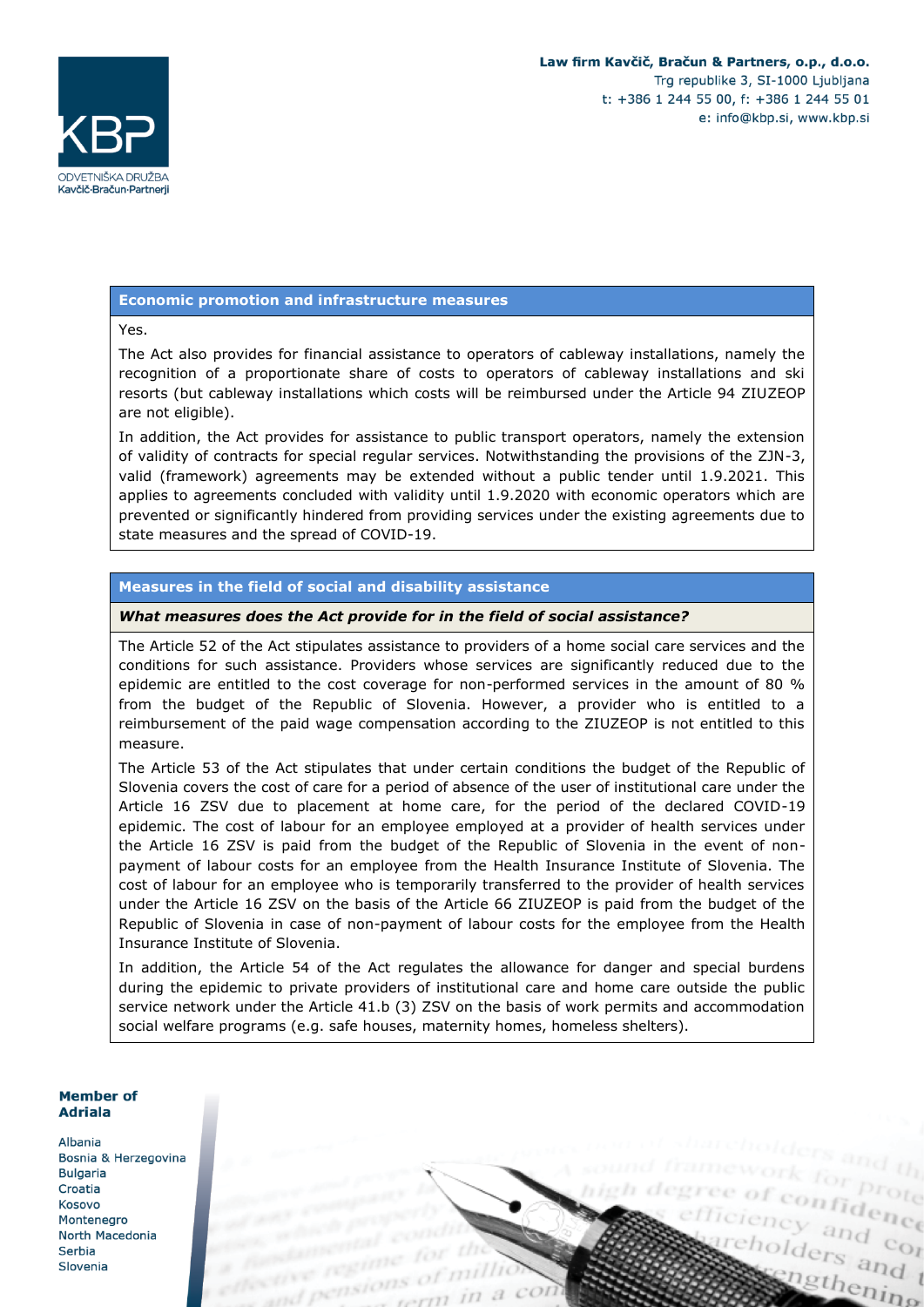efficiency and contain

cholders and t

ingthening



#### **Measures in the field of social and disability assistance**

The above measures apply from 13 March 2020 to 31 May 2020.

#### *What measures does the Act provide for in the field of disability assistance?*

The Article 56 of the Act stipulates an increase in the wage subsidy for the disabled. Under the conditions set out in this Article, employers generally increase claims for the payment of a wage subsidy for an individual disabled person by 10 % of the minimum wage. Wage subsidies for disabled employees and subsidies from other public funds may not exceed 75 % of the salary of a disabled person. Employers can use this measure in the period from 1 June 2020 to 31 December 2020 at the latest.

### **Operation of the courts**

#### *What will be the duration of the summer court recess this year?*

The Act provides for a shortening of the summer court recess. In accordance with the ZS, the court recess last from 15 July until 15 August. According to the Act, in 2020, the court recess will last from 1 August 2020 until 15 August 2020. During this period, the courts hold hearings and decide only in urgent matters.

### **Review of foreign direct investments**

#### *What does this measure mean?*

This measure represents a mechanism for reviewing foreign direct investments, which could be potentially risky for the state security. Foreign direct investment means an investment made by a foreign investor with the purpose to establish or maintain permanent and direct links between the foreign investor and the economic entity established in the Republic of Slovenia, by acquiring at least 10 % participation in capital or voting rights.

#### *What is the review procedure?*

It is basically a notification procedure to the ministry responsible for the economy. The review is also carried out by a special commission appointed by the minister responsible for the economy.

The provisions of the ZUP apply mutatis mutandis to the notification and review procedure.

A foreign investor or target company or an acquired company shall notify a foreign direct investment in the field of activities referred to in the Article 72 (3) of the Act to the ministry responsible for the economy within 15 days of concluding the merger agreement or publishing the takeover bid.

### **Member of Adriala**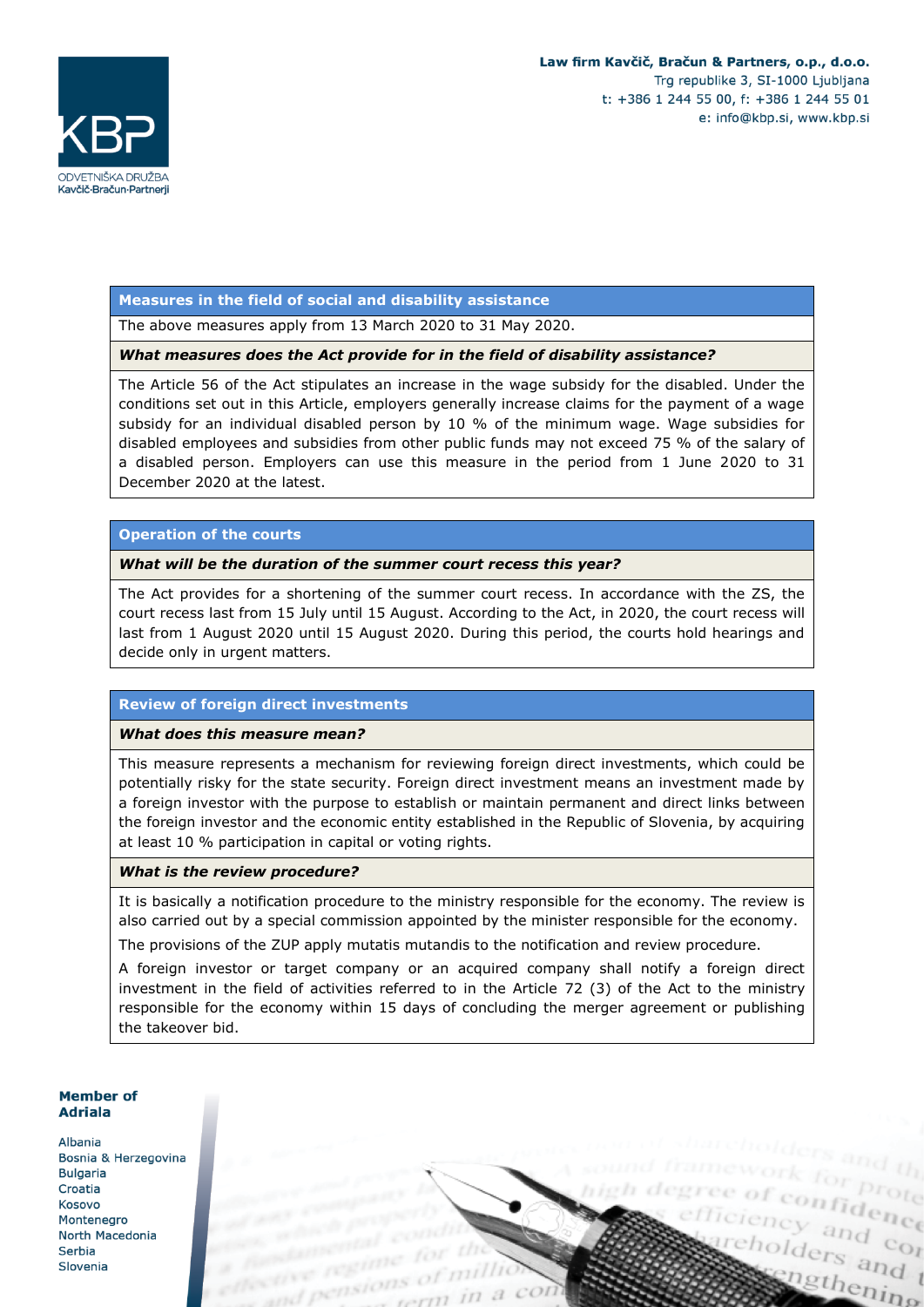

cholders and t

ingthening

efficiency and contained

### **Review of foreign direct investments**

Foreign investor or its subsidiary shall notify the foreign direct investment in the field of activities referred to in the Article 72 (3) of the Act, by which a foreign investor wishes to make an investment in tangible and intangible assets related to the establishment of a new business unit, expansion of existing business unit capacity, diversification of business unit production into new products, which were not previously produced in the business unit, or significant changes in the entire production process of the existing business unit in the Republic of Slovenia, no later than 15 days after the establishment of the company in the Republic of Slovenia. In this case, the application shall be submitted on a form prescribed by the minister responsible for the economy.

If a foreign investor or its subsidiary in the Republic of Slovenia acquires the right to dispose of the land and real estate that is essential for critical infrastructure or the land and real estate located in the vicinity of such infrastructure, it must notify the ministry no later than 15 days after the conclusion of the contract by which it acquired the right to dispose of land and real estate.

Foreign direct investment in the field of activities referred to in the Article 72 (3) of the Act shall be notified by submitting in the Slovene language the information defined in the Article 72 (4) of the Act: detailed information on the investor, target company or acquired company, annual turnover data, number of employees, ownership structures, value and source of financing, also a contract by which the foreign investor acquires ownership of the real estate must be submitted, etc.

The review shall have particular regard to the following:

- whether the foreign investor is directly or indirectly under the control of the government, including state authorities or the armed forces of a third country, including through an ownership structure or significant funding;
- whether the foreign investor has already been involved in activities that have affected security or public order in EU Member State;
- whether there is a serious risk that the foreign investor is engaging in illegal or criminal activities.

#### *When does a foreign direct investment pose a threat (risk factors)?*

The third paragraph of the Article 72 of the Act defines that a foreign direct investment poses a threat to the security and public order of the Republic of Slovenia, especially in cases where it affects:

• critical infrastructure, including infrastructure in the fields of energy, transport, water, health, communications, media, data processing or storage, the aerospace sector, and defence, electoral or financial infrastructure and sensitive facilities, as well as land and real estate essential for the use of such infrastructure or land and real estate located in

### **Member of Adriala**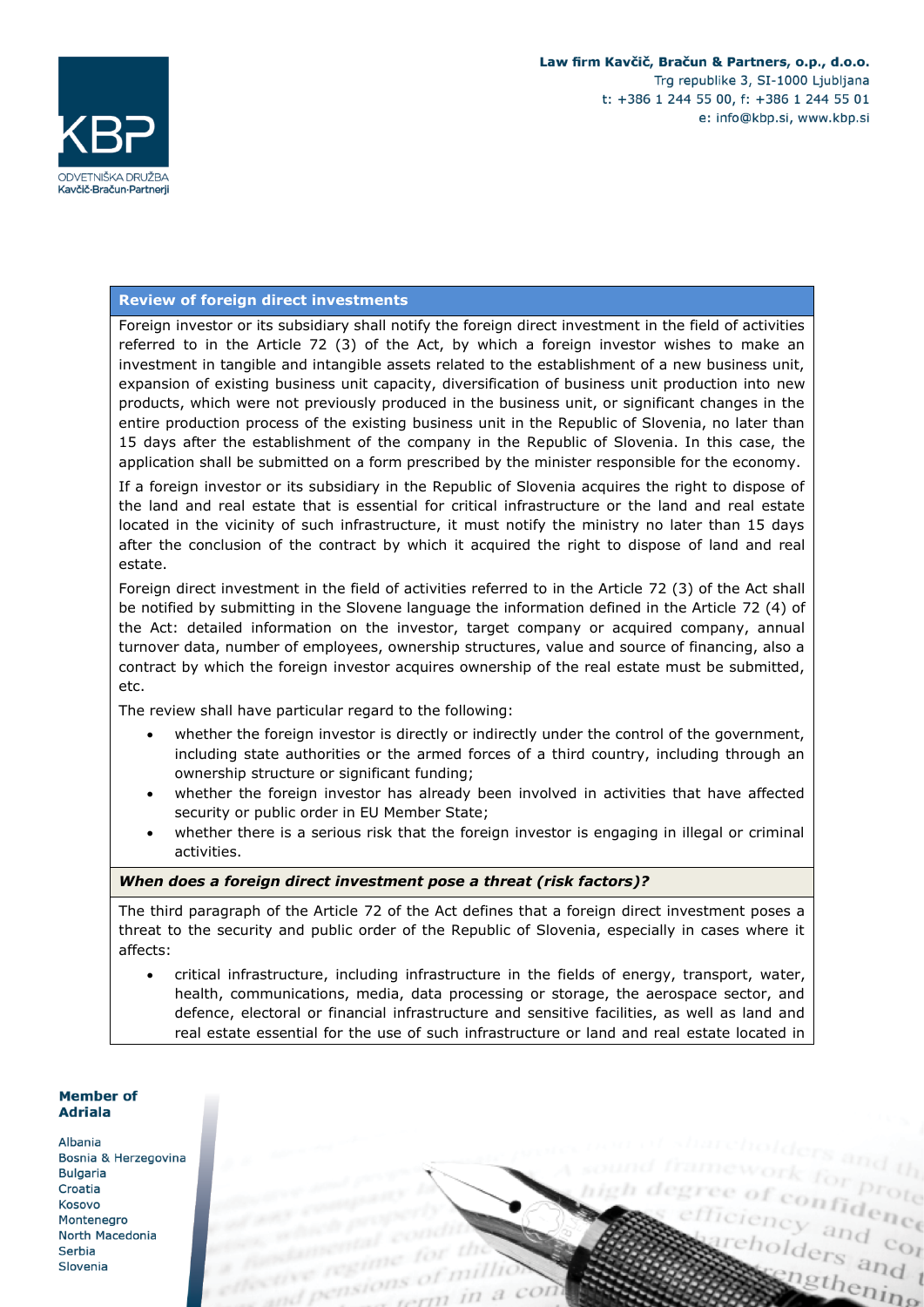

### **Review of foreign direct investments**

the vicinity of such infrastructure;

- critical technologies and dual-use items as defined in point 1 of the Article 2 of the Council Regulation (EC) No. 428/2009 (including health, medical and pharmaceutical technologies);
- supply of critical resources, including energy or raw materials, food security, medical and protective equipment;
- access to sensitive information, including personal data;
- freedom and pluralism of the media;
- projects or programs in the interest of the European Union, as defined in Annex I to the Regulation (EU) No. 2019/452.

# What can be the decision of the competent authority on the review? What are the *deadlines for this decision?*

The special commission prepares an opinion on whether a foreign direct investment is approved, determines the conditions for its implementation, prohibits or revokes it if it endangers the security or public order of the Republic of Slovenia.

The commission submits its opinion to the minister.

Based on the opinion of the commission, the ministry issues a decision on whether the foreign direct investment in the field of activities referred to in the Article 72 (3) of the Act is approved/determines the conditions for its implementation/prohibits or revokes it.

If the ministry prohibits or revokes the foreign direct investment in the review, this decision results in the nullity of the merger agreement or the agreement by which the foreign investor acquired the right to dispose of the land and real estate, or the decision on entry in the court register, or the takeover bid.

The ministry shall issue a decision no later than 2 months from the notification of the foreign direct investment.

### *What does the Act provide for legal protection?*

The Government of the Republic of Slovenia decides on the appeal against the decision of the ministry.

### *Until when is the review measure valid?*

The measure is valid until 30 June 2021.

**Payment to healthcare providers due to absence of activities**

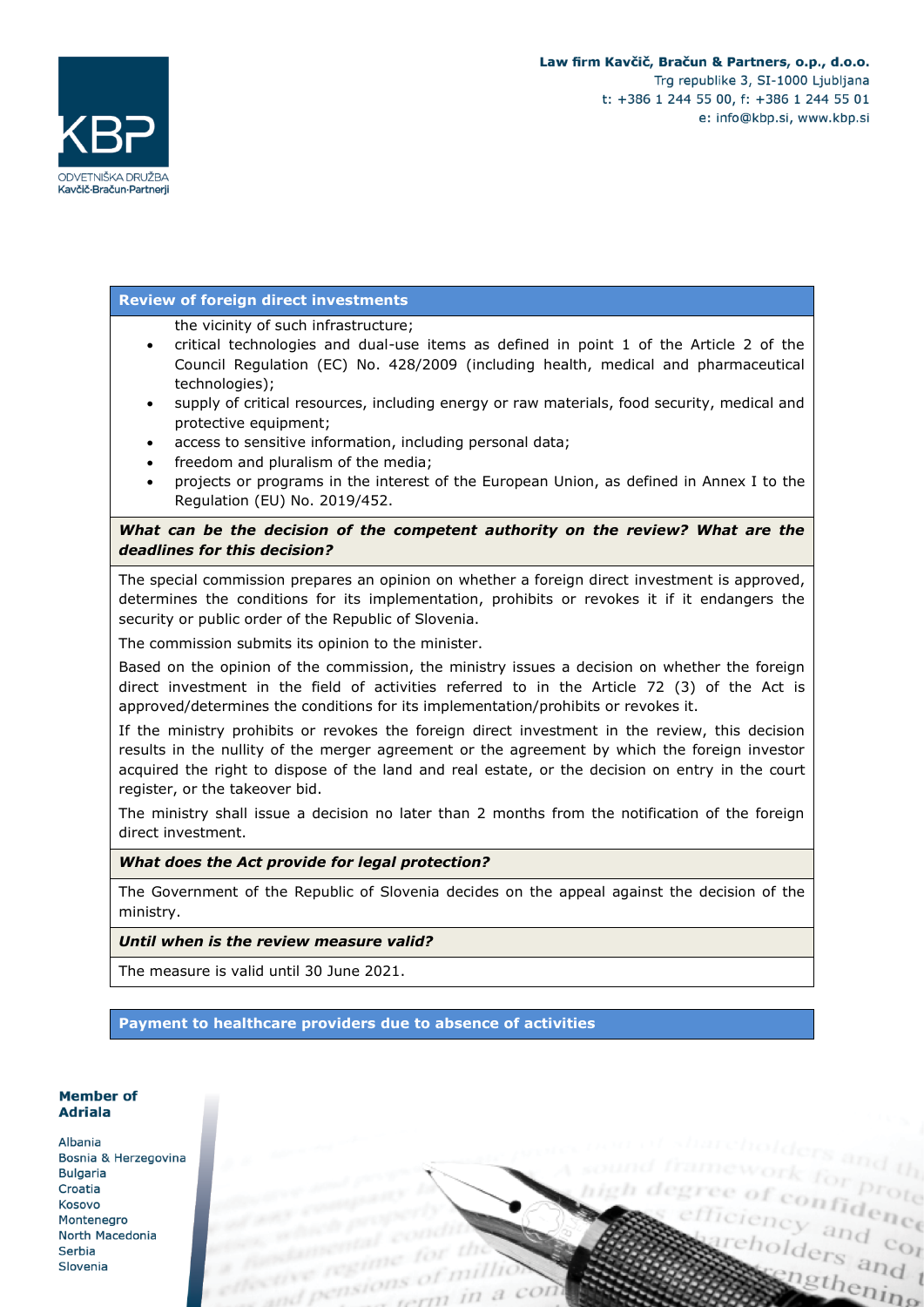ciency and control<br>eholders and control

cholders and t

ingthening



### **Payment to healthcare providers due to absence of activities**

### *Who is eligible for this measure?*

Health care providers, social welfare institutions, educational institutions and advisory centres that, in accordance with the law governing health care, perform health care activities in the public health service network and have been prevented from performing contractual obligations with the Health Insurance Institute of Slovenia on the basis of a regulation governing temporary measures in the field of health activities to contain and control the COVID-19 epidemic.

### *What is the content of the measure?*

The budget of the Republic of Slovenia reimburses the above stated beneficiaries in the amount of 80 % of the difference between the full value of the monthly agreed contractual program for 2019 (excluding separately chargeable materials and services) and the realized value of the program in 2020, which the providers communicated to the Health Insurance Institute of Slovenia. A health care provider in the public health service network may request a refund for the period from the entry into force of the regulation governing temporary measures in the field of health care to contain and control the COVID-19 epidemic until the end of the COVID-19 epidemic. The healthcare provider shall only assert claims in accordance with the Article 76(1) of the Act. Social welfare institutions, educational institutions and advisory centres shall assert claims only if they do not assert them under the costs of current operation on the basis of the Article 94(2) ZIUZEOP.

*Who determines the method of calculation, procedure, and deadlines for claiming reimbursement from the budget of the Republic of Slovenia?*

The method of calculation, which takes into account as a basis for payment the realized program in the same time period in 2019, the procedure and deadlines for claiming reimbursement from the budget of the Republic of Slovenia, shall be determined by the health minister.

*Can a beneficiary claiming funds from this measure also pursue claims under the measures applicable to the activity of the economy?*

No if the beneficiary exercises the rights arising from wages and wage compensations in accordance with the ZIUZEOP.

#### **Other measures**

*How does the Act regulate the so-called tourist vouchers ("vouchers to improve the economic situation in the field of domestic tourism consumption")?*

The beneficiary of the voucher in the amount of 200 EUR is an adult or a person who will reach

#### Member of **Adriala**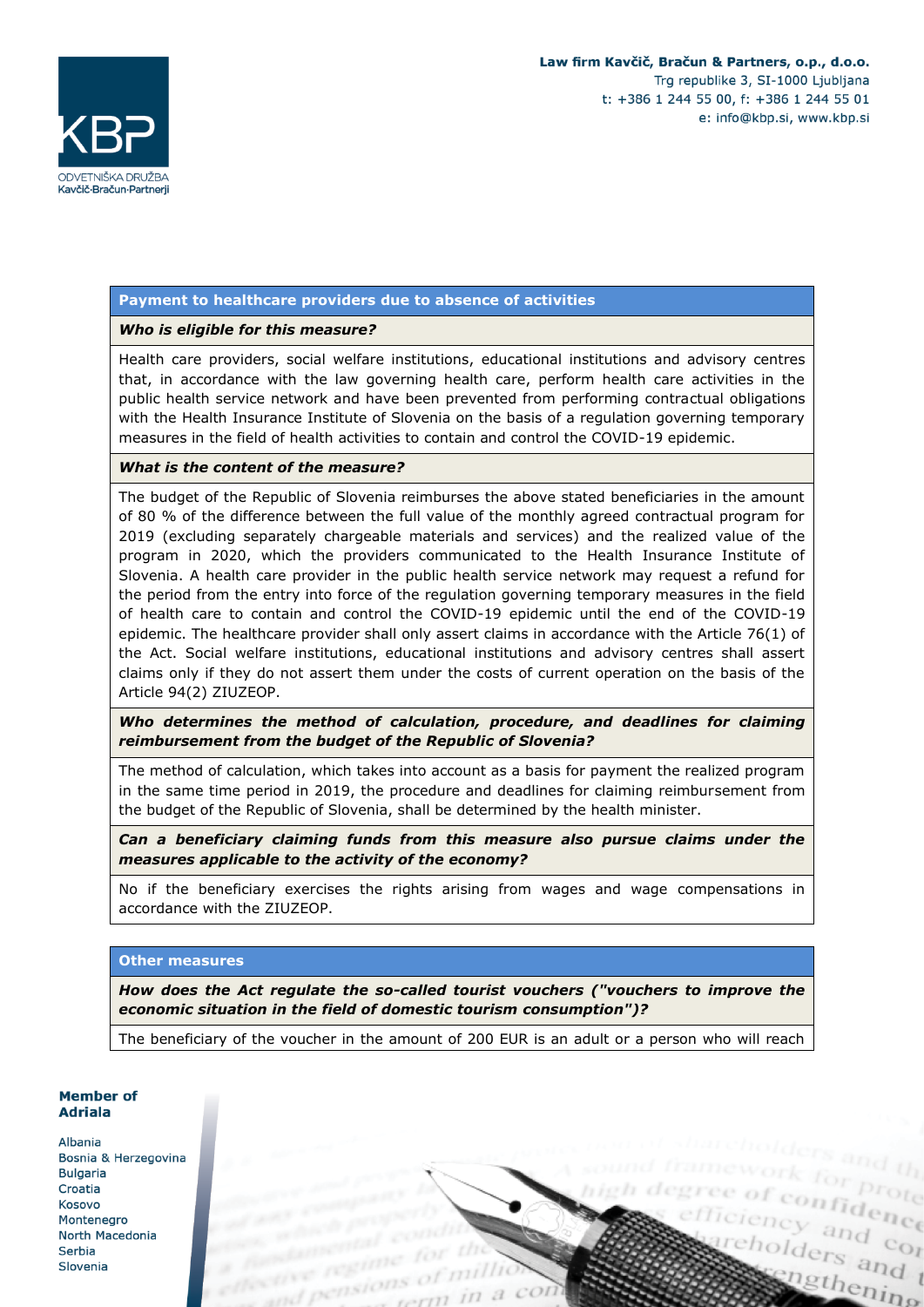

enfidence

cholders and t

ingthening

#### **Other measures**

the age of eighteen in 2020 and had a permanent residence in the Republic of Slovenia on 13 March 2020. Other persons who do not meet the age requirement but meet the condition regarding the permanent residence are entitled to a voucher in the amount of 50 EUR. The voucher, which is issued to a minor beneficiary, can be redeemed by the parents or legal representative or another competent person. The voucher, which is issued to an adult beneficiary placed under guardianship, can be redeemed by the guardian. The voucher is transferable between beneficiary's relatives in the direct line up to the second generation (grandparents, parents, children, children of the spouse or partner, grandchildren), spouses, partners and between children and their legal representatives if they are not their parents.

The voucher can be redeemed at the providers, who are registered in the Republic of Slovenia, entered in the register of accommodation establishments maintained by AJPES, and who perform activities according to the Standard Classification of Activities of the Decree on Standard Classification of Activities (Official Gazette of the RS, No. 69/07 and 17/08) under the Annex I: Standard Classification of Activities - SKD 2008 and Annex II: Explanatory Notes to the Standard Classification of Activities - SKD 2008: 55.201, 55.202, 55.203, 55.204, 55.209, 55.300.

The voucher is issued to the beneficiary and can be redeemed until 31 December 2020, for accommodation or for accommodation with breakfast. In case of payment for the service with a voucher, the service provides may not charge the beneficiary a higher price for the same type of service than in the case of payment by other means of payment. The voucher is recorded as a credit to the beneficiary in the information system of the FURS (Financial Administration). If the beneficiary does not redeem the voucher by 31 December 2020, he or she cannot request the payment of the voucher in cash from the Republic of Slovenia.

Notwithstanding the law governing personal income tax, no personal income tax is paid on the voucher. Also, the voucher is not considered for determining the material situation according to the ZUPJS.

#### *What are the measures in the field of agriculture, forestry and food?*

Regarding seasonal work, the Act stipulates that in 2020 a foreigner may perform seasonal work a maximum of 150 days on the basis of a permit for seasonal work. For seasonal work longer than 150 days, a worker must obtain a single permit for seasonal work.

The Article 45 of the Act also stipulates a special, simplified arrangement for the installation of greenhouses (the measure is valid until the end of 2020).

Irrespective of the prices of leases of agricultural land set for 2020 by the Farmland and Forest Fund of the Republic of Slovenia, these prices are reduced by 20 %.

Irrespective of the price list for the preparation of consents, contracts and calculation of compensation for 2020, the Farmland and Forest Fund of the Republic of Slovenia does not

#### Member of **Adriala**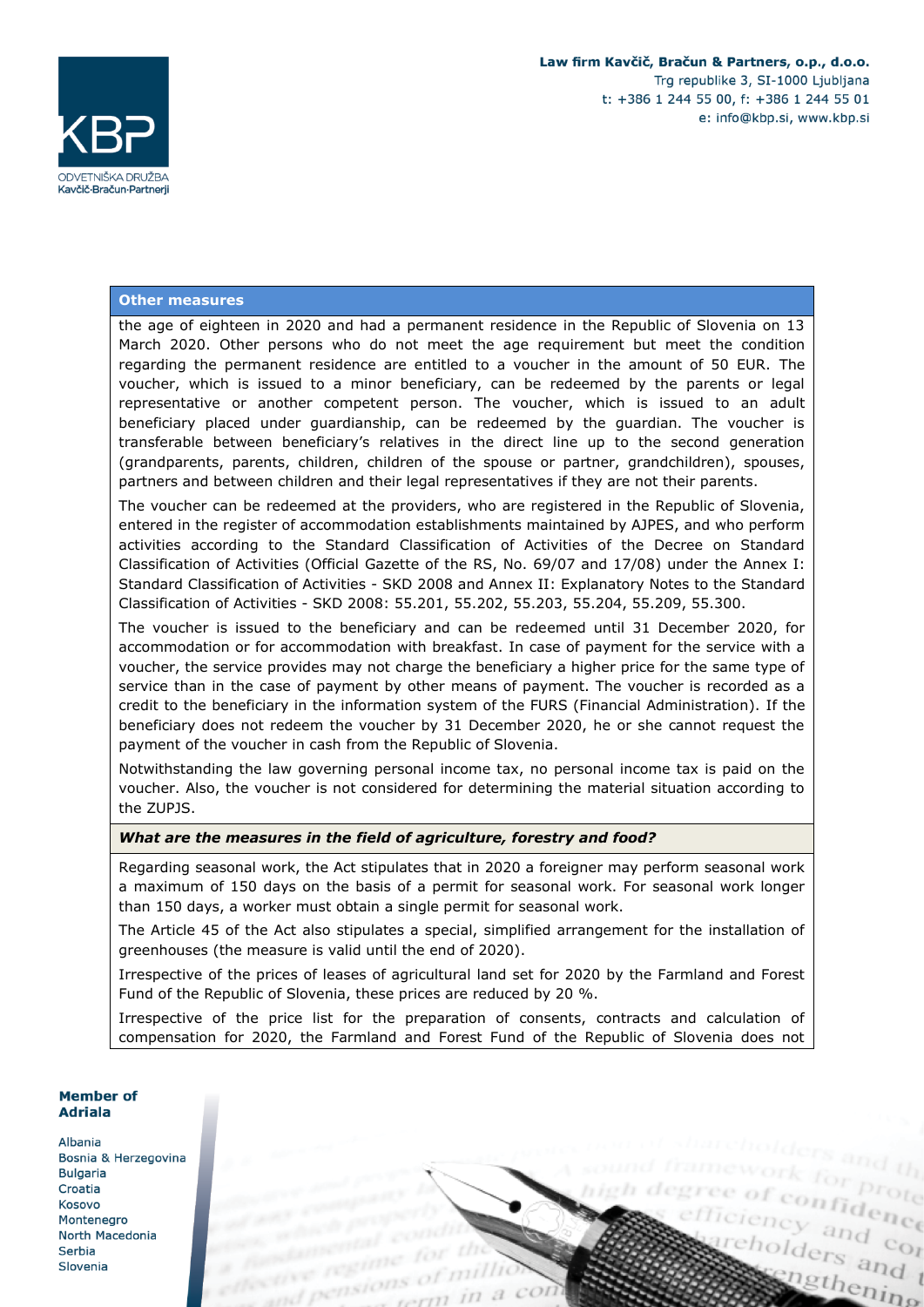

#### **Other measures**

charge compensation for building rights in 2020 for the land managed by Farmland and Forest Fund of the Republic of Slovenia.

The Act also regulates some special measures (in order to simplify and speed up procedures) regarding the assessment and settlement of personal income tax on an annual basis; irrigation and erection of facilities for agricultural production; exploitation of geothermal energy in greenhouses; free lease of overgrown land owned by the Republic of Slovenia; live broadcasts of captured game.

### *What are the measures in the field of scholarships, student meals, higher education and sports?*

The Act also regulates the following areas: enforcement of outstanding achievements; promotion to a higher year and completion of the educational program; co-financing of staff scholarships; deferred refund and instalment refund of a scholarship; exemption from personal income tax for gifts to pupils and students; subsidizing student meals; enrolment in higher education institutions (filing applications); vouchers for sporting events.

With regard to the co-financing of staff scholarships under the Act (Article 59) the employer is not obliged to return the amount of co-financing of the staff scholarship received for the scholarship holder to whom the employer terminated the employment contract, whereby the employment relationship lasted less than 1 year, if the employer terminated the employment contract due to exceptional circumstances related to the COVID-19 epidemic. Within 1 year after the termination of the employment contract, the employer must offer the scholarship holder an employment contract for a suitable job, the duration of which together with the duration of the terminated employment contract shall be 1 year. The employer must demonstrate that the scholarship holder is already employed with another employer by providing a statement from the scholarship holder that he or she does not accept the employment offer. An employer who breaches this obligation must reimburse the full amount of co-financing received for the staff scholarship for that scholarship holder.

With regard to the vouchers for sporting events under the Act (Article 65), all obligations of the event organizer are considered fulfilled if the ticket holder is issued a voucher in the amount of the ticket payment if a sporting event is not held due to the epidemic. The voucher can be redeemed within 24 months. If the ticket holder does not redeem the issued voucher within 24 months of issuance, he or she may, within 14 days of the expiration of this period, request the organizer of the sporting event to return the amount to him within 14 days of receiving the request. The organizer of the sporting event is liable for the issued voucher with all its assets.

*Who is entitled to the risk and special burden allowance and to what extent?*

### **Member of Adriala**

Albania Bosnia & Herzegovina **Bulgaria** Croatia Kosovo Montenegro North Macedonia Serbia Slovenia

ee of confidence ciency and control<br>eholders and control cholders and t ingthening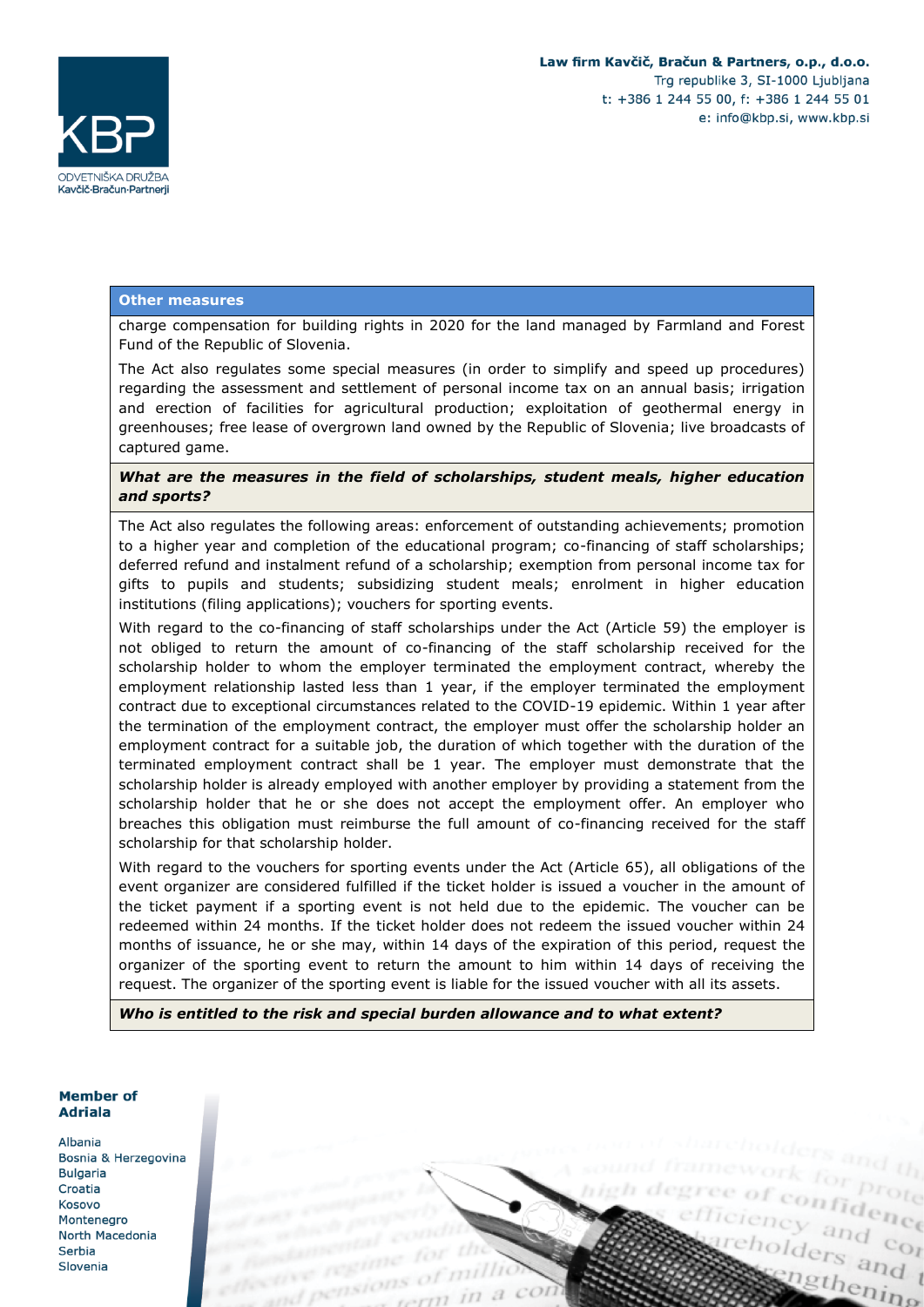cholders and t

ingthening

efficiency and contained



#### **Other measures**

A member of the Civil Protection or a citizen called up to carry out tasks of protection, rescue and assistance to contain the COVID-19 epidemic is entitled to the allowance in the amount of 30 EUR per day.

Notwithstanding the preceding paragraph, a called-up member of the Civil Protection or a citizen who voluntarily participates in protection, rescue and assistance tasks shall be entitled to the allowance he or she received or would receive from his or her employer upon wage payment, for the time of call-up. In such case, the employer is granted a refund of the paid wage compensation (including the allowance) for the called-up individual.

Volunteers are entitled to a risk and special burden allowance for each intervention performed on the notification of the Information Centre of the Republic of Slovenia in the following amount: (i) 10 EUR for an intervention up to 4 hours, (ii) 20 EUR for an intervention of 4 to 8 hours, and (iii) 30 EUR for an intervention longer than 8 hours. The total amount received cannot exceed 30 EUR per day.

Funds for the allowance are provided from the budget of the Republic of Slovenia.

*What is the duration of the status of a repatriated person for persons of Slovenian descent from the Bolivarian Republic of Venezuela?*

Notwithstanding the fifth paragraph of the Article 76 ZORSSZNM, the duration of the status of repatriated person for persons of Slovenian descent from the Bolivarian Republic of Venezuela who arrived in the Republic of Slovenia between 13 November 2019 and 12 March 2020 is extended by three months.

#### *What does the measure of exemption from paying for kindergartens determine?*

Parents whose children are not attending kindergarten from 18 May 2020 to 30 June 2020 are exempt from paying for kindergarten for the time when their child does not attend kindergarten.

The amount of the reduced payment of parents for the kindergarten, which is determined in accordance with the decision of the competent centre for social work, is covered by the budget of the Republic of Slovenia.

Private kindergartens which are financed in accordance with Article 34 ZVrt are entitled to the coverage of the reduced payment of parents for the kindergarten from the state budget in the amount of the payment they would receive if the child would be included in the same type of kindergarten program in the area of the municipality in which the private kindergarten or its unit is established.

Funds in the amount of parental exemption of payment for public kindergartens are provided by the municipality that has established the kindergarten or the concession provider for all children

#### **Member of Adriala**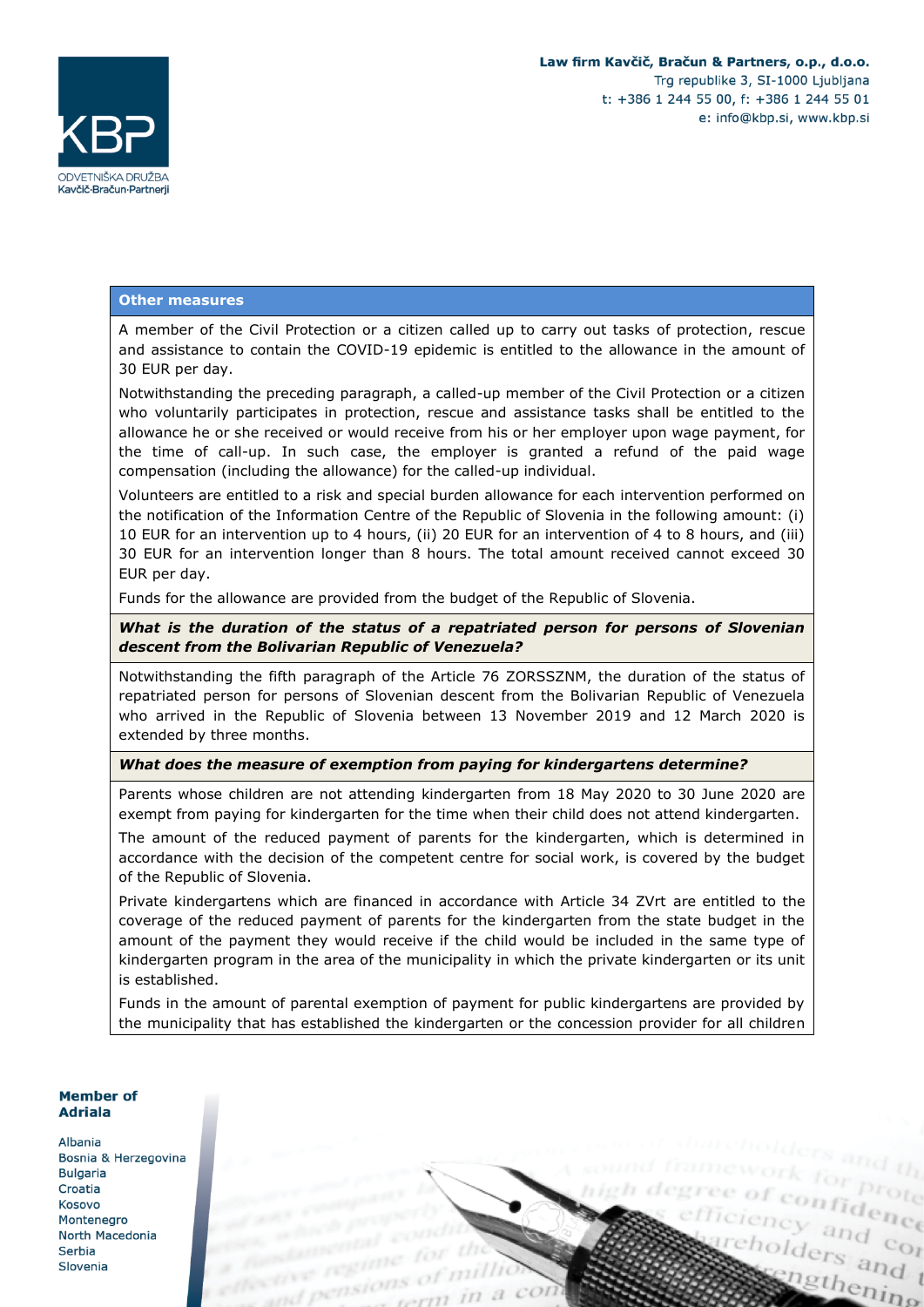

#### **Other measures**

enrolled in such kindergarten, regardless of the municipality of permanent residence of such children. These funds are reimbursed to municipalities from the budget of the Republic of Slovenia. Private kindergartens, which are financed in accordance with Article 34 of the ZVrt, shall claim the amount of parental exemption of payment directly from the budget of the Republic of Slovenia.

### **Transitional provisions**

*Do any provisions of other regulations cease to apply with the entry into force of the Act?*

With the entry into force of the Act, certain articles of the ZIUZEOP and ZIUZEOP cease to be valid.

#### *Does the Act change any existing regulation in the transitional provisions?*

Yes. Notwithstanding the Article 34 ZIUZEOP, the proportionality of the part of the exceptional assistance in a form of basic monthly income does not apply to beneficiaries who are included in the insurance on the basis of the second paragraph of the Article 19 ZPIZ-2, unless they are not included in the insurance for an individual month on the basis of the Articles 15, 16, 17 ZPIZ-2 or the fifth paragraph of the Article 25 ZPIZ-2 or the sixth paragraph of the Article 19 ZPIZ-2 for the entire month. Notwithstanding the Article 94 ZIUZEOP, the public kindergartens and private kindergartens with a concession from the municipal budget are provided with funds in the amount of the loss of parents' payments for kindergartens in the period from 13 March 2020 to 31 May 2020. These funds are reimbursed to municipalities, based on their request, from the budget of the Republic of Slovenia. Under certain conditions, student dormitories that provide services to a limited extent from 1 June 2020 and do not charge users for these services will be covered operating costs from the budget of the Republic of Slovenia until the end of 2020.

#### \* \* \* \* \*

Our law firm is actively following the latest COVID-19 developments. As always, you can contact us via e-mail [info@kbp.si](mailto:info@kbp.si) or telephone +386 (0)1 2445500, or you can directly contact the lawyer you are generally in contact with.

Law Firm Kavčič, Bračun & Partners, o.p., d.o.o.

Ljubljana, 2 June 2020

#### **Member of Adriala**